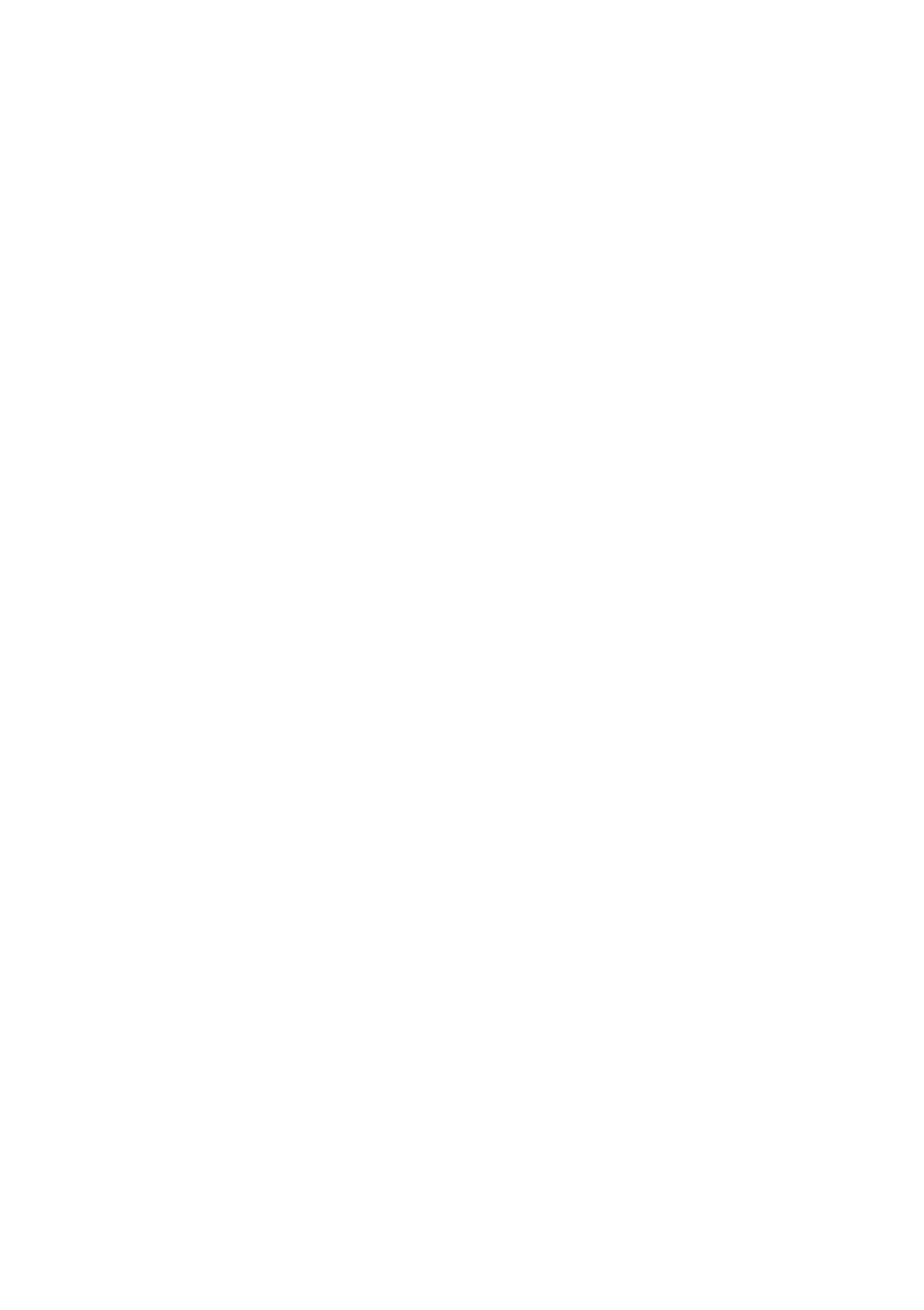During 2016, new governments took office in the Philippines, Vietnam, Laos, and Myanmar. The new Philippine president, Rodrigo Duterte, took a conciliatory stance toward bilateral talks with China as a means of dealing with territorial disputes in the South China Sea, while showing himself increasingly ready to view the relationship with China as a balance to the alliance with the United States. The award made by an arbitral tribunal in July 2016 almost completely recognized the Philippines' position on Chinese territorial claims in the South China Sea, drawing vociferous Chinese objections, and out of concern for relations with China, members of the Association of Southeast Asian Nations (ASEAN), including the Philippines and Vietnam, showed only a restrained reaction.

In Vietnam, the Communist Party kept Central Committee General Secretary Nguyen Phu Trong in the game by reelecting him at its January 2016 congress. This is Trong's second term, and his regime is continuing to use "omnidirectional" diplomacy as the keystone of Vietnam's security and foreign policy. While Vietnam is seeking to stabilize its relations with China, it is also strengthening its cooperation with Japan, the United States, and India with an eye to improving its strategic environment through balance in its foreign relations. During 2016, Laos, which has a strong relationship with its neighbor Vietnam, served as ASEAN chair. While Laos is strongly influenced by China, during its time as ASEAN chair, it directed a number of ASEAN conferences and pulled together a variety of declarations relating to South China Sea issues.

Myanmar saw the birth of a civilian government led by the National League for Democracy (NLD). The major issue facing the new government is stability of domestic governance, including economic development and minority issues, and in that connection, the new government is hoping to stabilize its relations with China and India while also seeking omnidirectional foreign relations that could serve to strengthen cooperation with Japan, the United States, and other members of ASEAN.

Regarding trends in procurement of military equipment, the Philippines actively invested in important platforms for its navy and air force, but there is the possibility that the new Duterte government may be inclined to change the priority accorded to the procurement program. Vietnam is engaged in ongoing procurement of submarines, frigates, and fighters from Russia, with which Vietnam has traditionally had a cooperative relationship, and it is also actively seeking to improve its technical development capabilities through such approaches as joint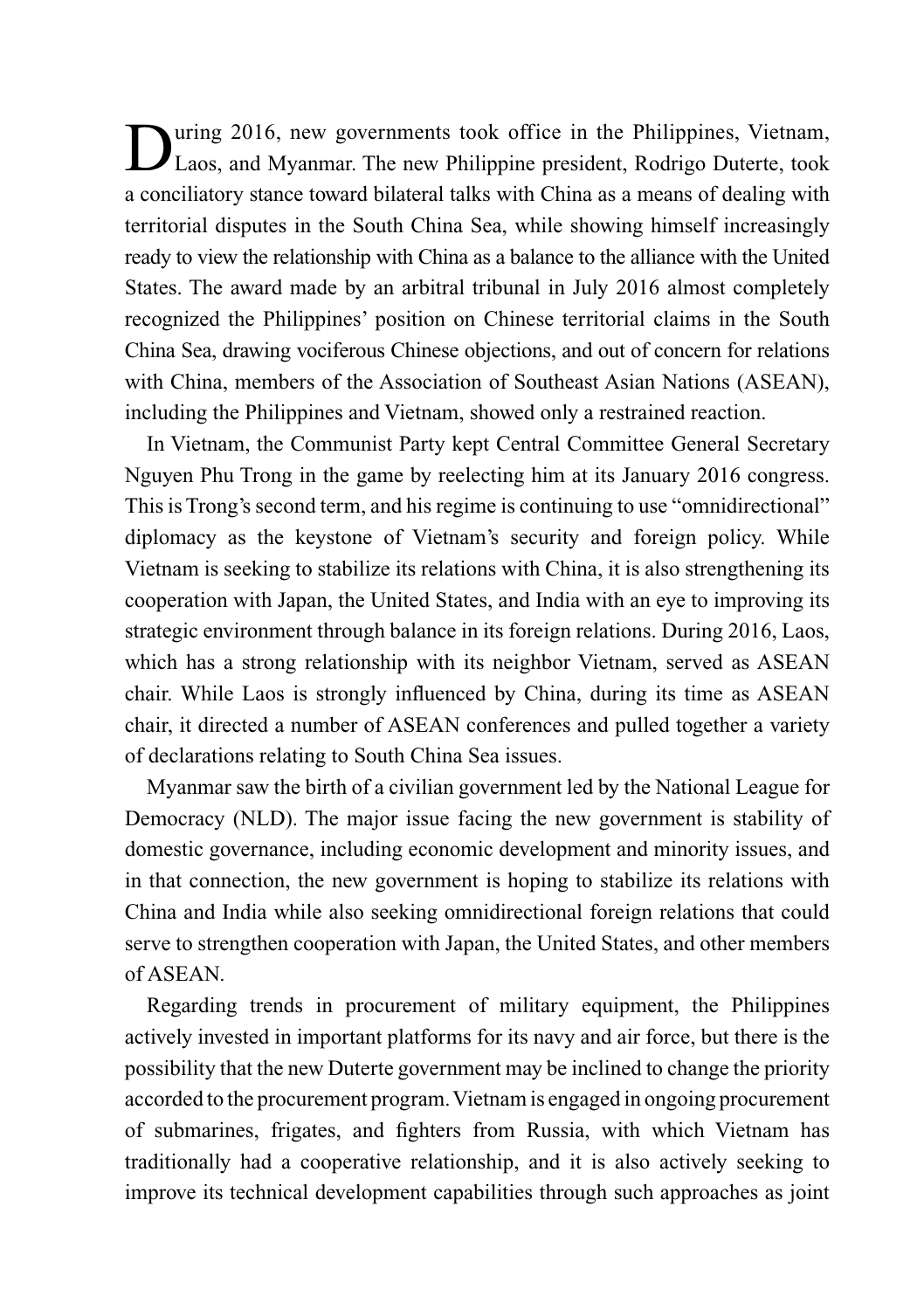development. In recent years, Myanmar has been expanding the roles of its military including those in nontraditional security areas, while modernizing its naval and air force equipment.

# **1. The Philippines—New Administration and New Security Policies**

### **(1) New Philippine President Brings Shifts in Foreign Policy**

During 2016, new governments and new leadership took office in the Philippines, Vietnam, and Myanmar. In the Philippines, a landslide victory in May elections brought Rodrigo Duterte's inauguration as president on June 30. President Duterte, a veteran of many years as mayor of Davao City in Mindanao, had displayed talents at improving public security, and in now dealing with the variety of security problems faced by the nation as a whole, President Duterte has adopted an approach radically different from that of his predecessor, Benigno Aquino.

One of the most important and pressing security challenges facing the Philippines is territorial sovereignty in the South China Sea, in particular the conflicts with China. It was the 2012 conflict over the Scarborough Shoal that led President Aquino to take a confrontational stance toward China. One characteristic of the new Duterte administration's South China Sea policies was, first, to shift the confrontational policies to a more conciliatory stance of seeking consultations with China. Even during his election campaign, Duterte broached the possibility of bilateral talks with China, and at a press conference soon after his election, he began to talk of his intentions to improve relations with China and met with the Chinese ambassador to the Philippines.1) In August, former Philippine president

> Fidel Ramos visited Hong Kong as Duterte's special envoy and met with Fu Ying, chairperson of the Foreign Affairs Committee of the National People's Congress (and former ambassador to the Philippines).2) In October, President Duterte also chose China for his first official visit outside the ASEAN member states, meeting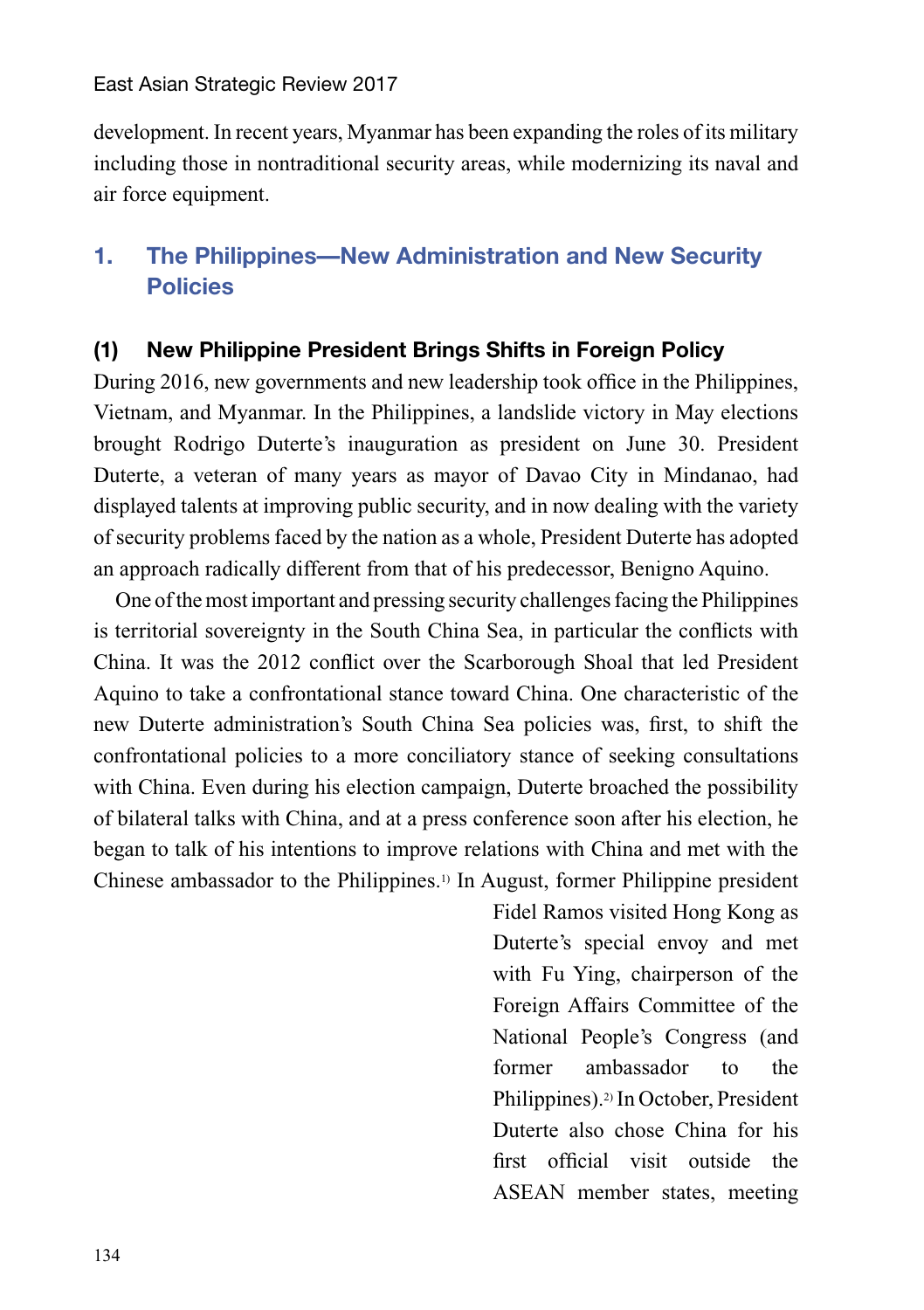Southeast Asia

with President Xi Jinping.

During those bilateral talks, the South China Sea was not given priority as a major issue and discussion dealt largely with economic cooperation, with the result that Duterte returned to Manila with China's promise of a large amount of economic aid. The Duterte administration made clear its determination to approach China in a dialogue. At the same time, however, the new government repeatedly made clear that it was not retreating on Philippine sovereignty in the South China Sea, calling on China to let Philippine fishing vessels operate around Scarborough Shoal, showing that it would not easily compromise that position.

At the same time, friction has begun to appear in various facets of the alliance between the Philippines and the United States, which can be seen as the Philippines' most important foreign relationship. In the background to China's growing presence in the South China Sea is the Enhanced Defense Cooperation Agreement (EDCA) concluded between the Philippines and the United States in 2014, with the Philippine Supreme Court upholding the agreement's constitutionality in January 2016. Based on this court decision, the Philippines and the United States set about putting the agreement into effect, and in the sixth round of strategic talks held in March, the two parties agreed on US forces' use of five bases in the Philippines on a rotating basis.<sup>3)</sup> That same month, as part of application of the EDCA, joint patrols of the South China Sea were begun by the two countries' navies.4) Further, in April it was revealed that the Philippines would receive over \$120 million in military aid from the United States, the largest US award of aid to the Philippines in fifteen years.<sup>5)</sup>

It soon became clear, however, that President Duterte's policies toward the United States were undergoing a 180-degree shift from the previous administration's policy of strengthening cooperation; the new president's policies instead put more distance into the relationship. In addition, the US government expressed grave reservations over civil rights, sparked by a series of extrajudicial killings of suspects as part of Duterte's crackdown on drug dealing. President Duterte responded with some rather "irregular" comments about President Barack Obama, and the US government cancelled bilateral summit talks planned to accompany the September 2016 ASEAN meeting in Laos, markedly revealing to the international community some of the cracks that had appeared in the Philippine-US relationship. Subsequently Duterte called for withdrawal of US troops from Mindanao, suspension of joint Philippine-US military exercises and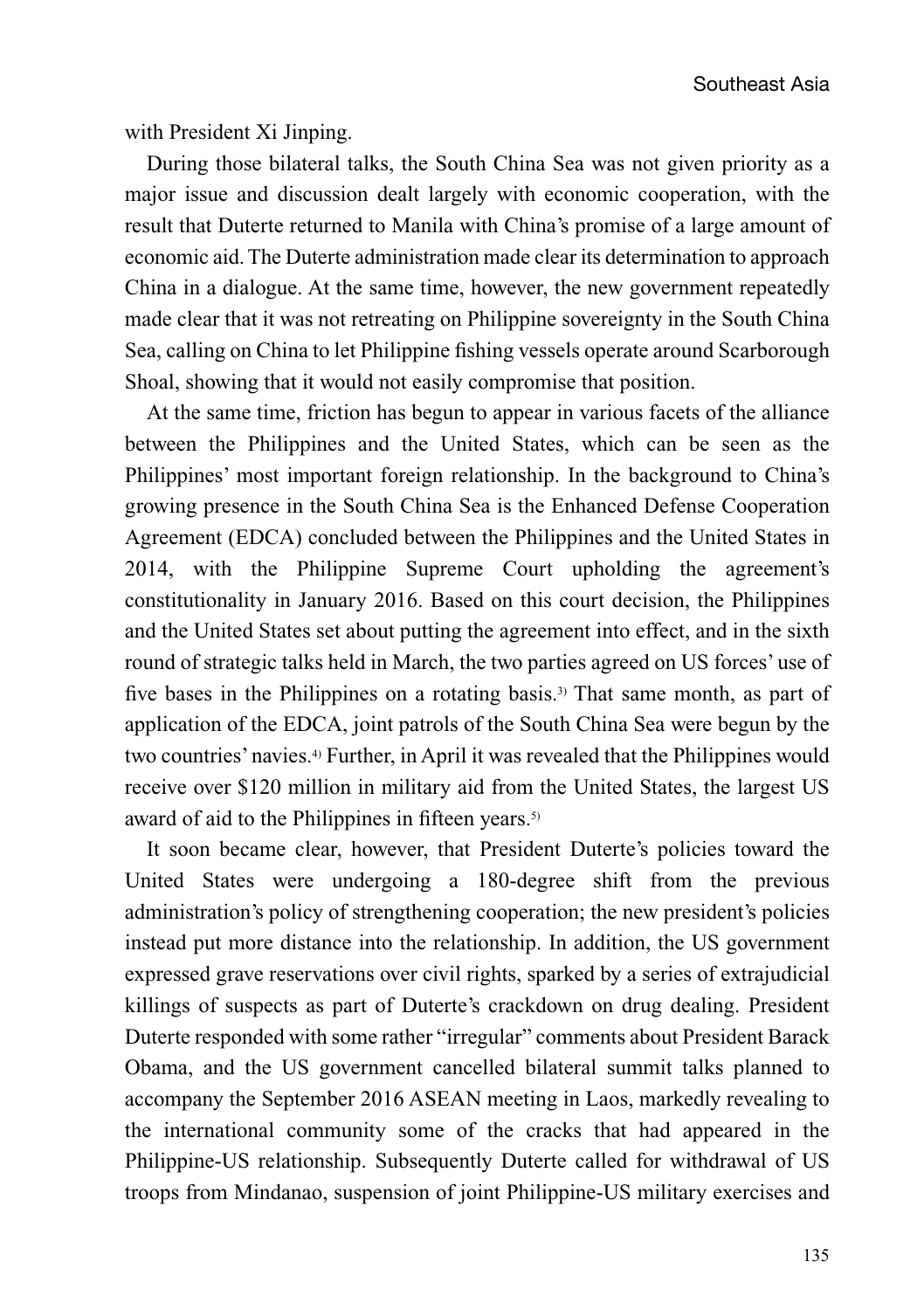joint patrols, and a halt to EDCA activities, in these and other ways demonstrating his intention to reduce security cooperation with the United States. At the same time, figures such as Philippine Foreign Affairs Secretary Perfecto Yasay, Jr. were proclaiming the unchanged importance of the alliance with the United States, illustrating a disconnect between the president's personal views and the position at the working level. The birth of the new Duterte administration has added growing questions about the relationship regarding the continuation and consistency of Philippine foreign policy toward the United States.

On the other hand, maritime security cooperation between Japan and the Philippines continued to develop smoothly. In April 2016, a Japan Maritime Self-Defense Force (JMSDF) submarine visited Subic Bay for the first time in fifteen years, and toward the end of that month, an escort ship also entered Subic Bay. The two countries continued cooperation on equipment, and agreement was reached at the Japan-Philippines summit talks in September on transfer of a TC-90 aircraft from the JMSDF to the Philippine Navy based on the bilateral agreement on the transfer of defensive equipment and technology. Duterte has been displaying a readiness to value his country's relations with Japan, and in addition to meeting with Foreign Minister Fumio Kishida in August during the latter's visit to Davao, in September during the ASEAN meeting President Duterte held his first summit talks with Japan since his inauguration. During these talks, Prime Minister Shinzo Abe and President Duterte reached agreement on cooperation in a wide range of matters such as strengthening cooperation on boosting maritime security through Japanese presentation of two large patrol vessels to the Philippines.6) In the latter part of October, President Duterte visited Japan and displayed the importance he placed on relations with it. This suggests that Japan is seen as a balancer between the United States and China in the diplomatic strategy adopted by the Duterte administration, which aimed at diversification of foreign relations, including the relationships with Japan, the United States, China, and Russia.

There seem to be several reasons for such a shift in orientation on the part of the new Duterte administration regarding foreign policy and the Philippines' relationships with China and the United States, such as the following three points. First would be the attempt to set the Duterte administration off from the preceding government. In the Philippines' political system, the president plays an extremely large role in influencing the basic direction of foreign policy, and a president's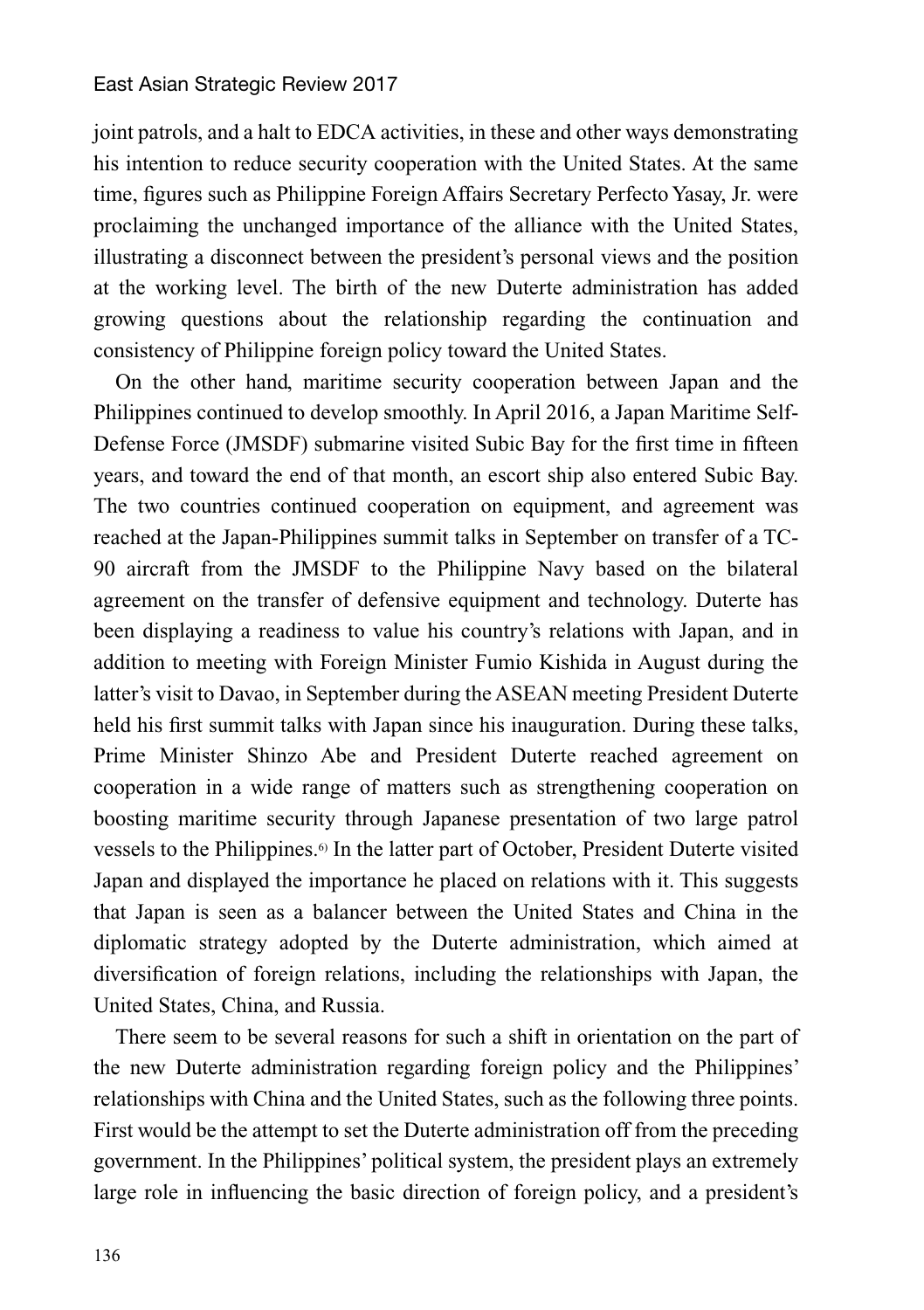personal opinions and priorities thus can greatly shape foreign policy.7) In other words, when a new president takes office, there is no systemic guarantee of continuity from one administration to the next or from one presidential term in office to the next, so foreign policy can change greatly when the president changes. President Duterte won election not as a continuation of the preceding government but as an alternative to that government. Thus, Duterte can be assumed to have been searching for ways to introduce his own particular foreign policy to differentiate himself from his predecessor.

A second reason would be the president's own view of the United States. Right from his inauguration, President Duterte has shown no predisposition to give first priority to relations with the United States and seems to be looking for more multifaceted foreign relationships which would include China and Russia. The United States has had an overwhelming influence on the Philippines in virtually every aspect of the bilateral relationship, including security, politics, economy, and culture, and his interest in developing other relationships reflects Duterte's own view of his own country, i.e., that it should relativize the influence of the United States and be more independent.

Third is the balance between security and the economy. For the countries of Southeast Asia, including the Philippines, China's hard-line stance in the South China Sea is a matter of great concern for security. Nevertheless, these countries are also faced with the essential necessity of gaining China's cooperation and aid for their economies. As he laid out at his press conference immediately after his inauguration, President Duterte's list of priorities is topped by domestic policies for maintaining public order and for the economy. In order for Duterte to maintain his domestic support, he will also need to find a balance between ensuring the Philippines' security externally and dealing with domestic problems, the economy in particular. The new administration is seeking to improve relations with China with an eye to increasing economic cooperation, so that it seems to be softening its confrontational stance in the South China Sea.

The new Philippine government is working to quickly reevaluate its traditionally close ties to the United States in particular regarding security, pushing forward with a more varied cooperative relationship, and this can introduce some instability in bilateral relations. This in turn cannot but influence Japan's relationship with the Philippines, where Japan has sought to strengthen cooperation on the premise of a close Philippine-US relationship, and any instability in relations with the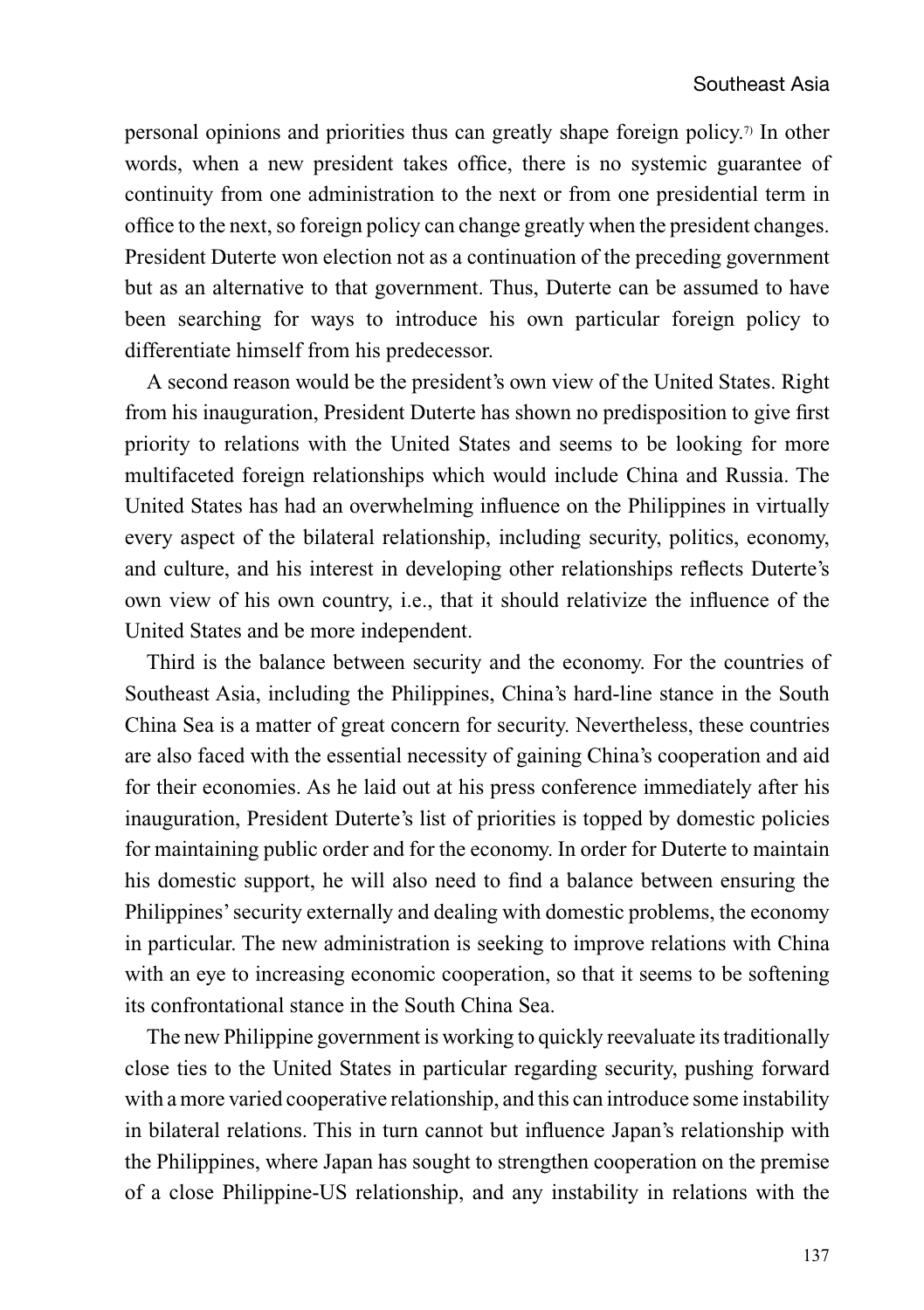United States would probably have some influence on Japanese positions toward ASEAN and China in the South China Sea. As a new administration takes office in the United States in 2017, its strategies toward the Philippines and East Asia will come into the mix, which will likely bring greater uncertainties to the security situation in the South China Sea and Southeast Asia.

### **(2) The Arbitration Award and Its Influence on the South China Sea**

Having given up on reaching any accommodation through discussions with China over the 2012 conflict involving Scarborough Shoal, in January 2013 the Philippines resorted to arbitration proceedings under the United Nations Convention on the Law of the Sea (UNCLOS) regarding Chinese claims of territorial sovereignty in the South China Sea and its violation of Philippine rights in its own exclusive economic zone. In April, a five-member arbitral tribunal was set up under the Convention to consider the Philippine plea. This tribunal, in an October 2015 ruling, recognized its jurisdiction over seven of the fifteen matters raised by the Philippines and began to consider them. This case represented a straightforward questioning of the legitimacy under the Law of the Sea of China's "nine-dash line" and other territorial claims. China, however, refused from the outset to take any part in the arbitration, and the overwhelming opinion was that any decision by the tribunal would not be in China's interest.

With the arrival of 2016, amid expectations that some results would appear from the arbitral tribunal around midyear, China and the United States engaged in more active diplomacy toward ASEAN. In February, President Obama hosted a US-ASEAN Special Leaders' Summit in California, the first such US-ASEAN summit to be held in the United States. One US aim was to improve relations in particular with those ASEAN member states which were strongly under Chinese influence and thereby check Chinese actions in Southeast Asia. Attendees at the summit included Prime Minister Prayut Chan-o-cha of Thailand and Cambodian Prime Minister Hun Sen. Among the major matters raised at the summit, the Trans-Pacific Partnership (TPP) and terrorism were joined by the South China Sea as the United States sought to carve out a common stance with ASEAN on these matters.

The joint statement issued by the summit stated that the United States and ASEAN had reached agreement on three matters: "shared commitment to peaceful resolution of disputes, including full respect for legal and diplomatic processes, without resorting to the threat or use of force in accordance with universally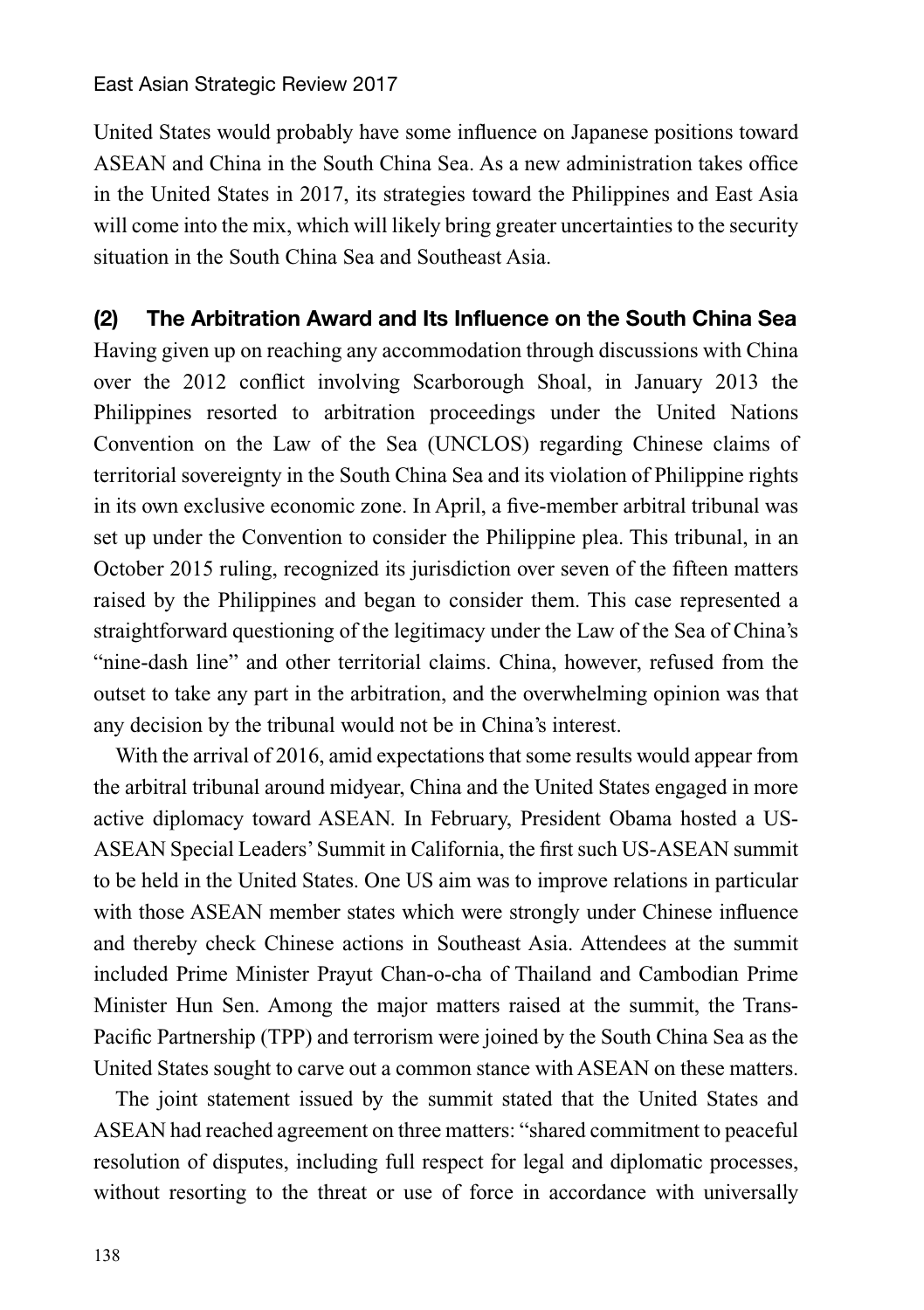recognized principles of international law"; shared commitment to ensure "maritime security, including the rights of freedom of navigation and overflight," as well as "non-militarization and self-restraint in the conduct of activities"; and "shared commitment to promote cooperation to address common challenges in the maritime domain."8) The United States appears to have reached its political goals for this summit: Especially given the attendance of leaders from Cambodia, a "pro-China" ASEAN member with only relatively weak links to the United States,, and Thailand, under military rule, the United States was able to achieve consensus in the joint statement on the three matters raised by ASEAN, i.e., respect for legal process, freedom of navigation and overflight, and nonmilitarization.

At the same time, while waiting for the tribunal's ruling to be handed down, China actively approached other countries diplomatically, pressing individual ASEAN members not to support the ruling. Foreign Minister Wang Yi in April visited Brunei, Cambodia, and Laos. It was announced that China and these three states had reached agreement on four points: (1) Disputes in the South China Sea are not an issue between China and ASEAN and should not affect China-ASEAN relations. (2) The four countries respect the right enjoyed by sovereign states to choose their own ways to solve disputes in line with international law and oppose the imposition of unilateral will on others. (3) Disputes regarding the South China Sea should be resolved through consultations by parties directly concerned under the Declaration on the Conduct of Parties in the South China Sea (DOC). (4) China and the ASEAN countries are able to jointly maintain peace and stability in the South China Sea through cooperation, and countries outside the region should play a constructive role.9) At the end of April, at a meeting of senior officials held in Singapore regarding the South China Sea, it is reported that China pressed the ASEAN nations not to issue any statement regarding the arbitral award.<sup>10)</sup> Again in June, China, seeing the inauguration of President Duterte, issued a Foreign Ministry statement pointedly calling on the Philippines to discontinue the arbitration formalities.11)

The arbitral tribunal award was handed down on July 12. Including such decisions as that the nine-dash line and other Chinese historical claims to sovereignty carried no legal basis, the award recognized virtually all the Philippine positions. China reacted adamantly to the contents of the award and again made clear that it refused to accept it. The ASEAN response to announcement of the award saw separate statements issued around the time of the award by seven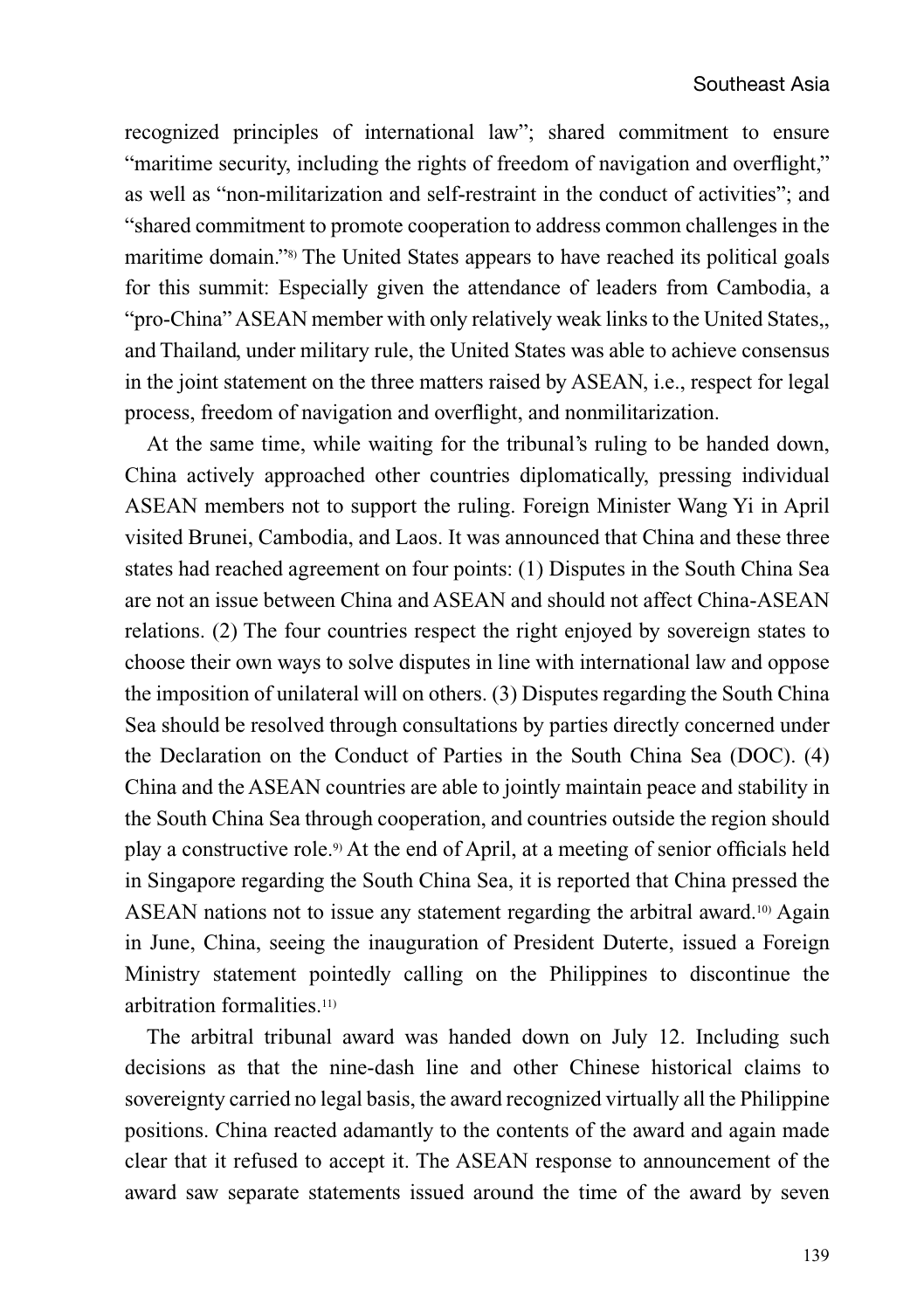member countries (Indonesia, Malaysia, Myanmar, the Philippines, Singapore, Thailand, and Vietnam). None of the statements, including that of the Philippines, included an outright demand that China abide by the award; they called on the parties concerned to exercise restraint and urged a peaceful resolution of the conflict through consultations among the parties in keeping with international law. They also sought implementation of a DOC and early conclusion of a Code of Conduct (COC) on the South China Sea. Of the other three ASEAN members, Cambodia's Ministry of Foreign Affairs and International Cooperation issued a statement immediately before the release of the award, announcing that Cambodia would not intervene in the decision and not be party to any joint statement of position regarding the award. Neither Brunei nor Laos issued any statement, but the Xinhua News Agency reported that immediately following the announcement of the award, during a China-Laos leaders' meeting held in conjunction with the mid-July Asia-Europe Meeting (ASEM) Summit in Ulaanbaatar, Mongolia, Laotian Prime Minister Thongloun Sisoulith stated that Laos supported China's position toward the arbitration.12)

The arbitral tribunal's award had great significance for ASEAN's future responses to South China Sea affairs, but it was meaningful in particular in the following three respects: First, the Philippines and Vietnam, the two countries most actively involved in the dispute, showed a relatively restrained reaction to the ruling, while the non-claimant countries of Myanmar and Thailand, each of which has close ties with China, immediately issued statements and showed their interest in the South China Sea. Thus most of the ASEAN member countries displayed a stance in favor of engaging the issue. Cambodia, however, took a position leaning progressively more and more toward China, meaning that it became much more difficult for ASEAN to reach a unified position based on consensus. In fact, when the tribunal released its decision, ASEAN was unable to issue a joint statement on the whole association's behalf. This fact reveals that ASEAN faced a crisis of its political identity not only in terms of resolving the South China Sea disputes but its identity as a regional organization in the international community.

The second implication of the reactions to the arbitral award was that China reacted vociferously to what was in effect a complete loss, and rather than contributing to China's contention that the disputes in the South China Sea should be resolved through consultations under international law, the award just created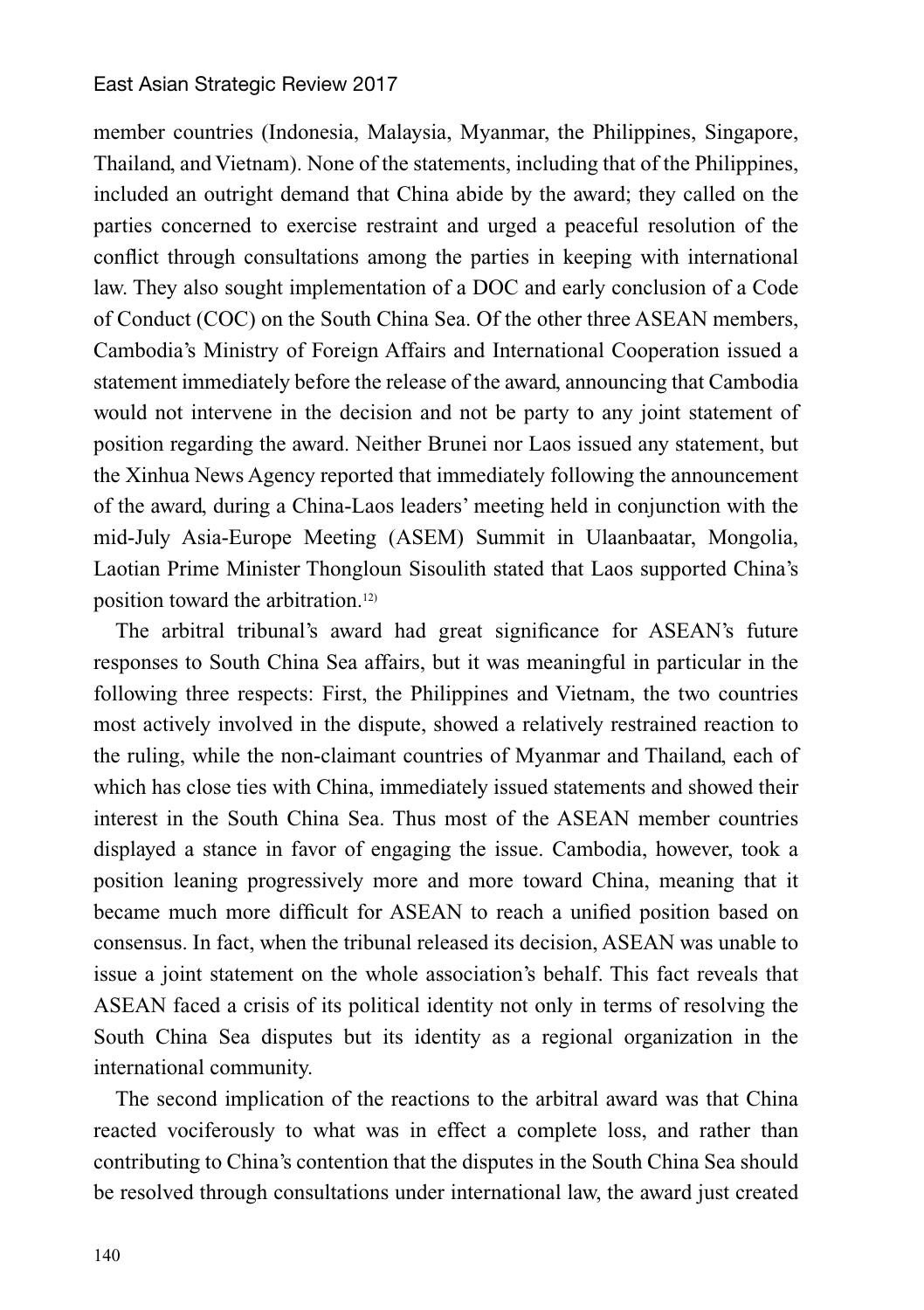another challenge. ASEAN will most likely maintain its basic principle of pursuing a peaceful resolution through consultations in keeping with international law and thus have to continue to seek an approach to deal with the South China Sea, but given the contents of the award, negotiations with China will be no easy matter. Still, speaking at a press conference at the China-ASEAN foreign ministers' meeting in late July, Foreign Minister Wang Yi said he would like to wrap up the deliberations on a COC during the first half of 2017, indicating that China is positive toward concluding a COC.13) This could be called an indication that the contents of the award can serve ASEAN's position toward China in a way by promoting the search for a resolution. It is still impossible to say, however, whether the contents of a COC will make it a set of rules of the sort that ASEAN has long sought, rules with binding legal effect.

Third, the tribunal award represents ASEAN with a new precondition to dealing with the South China Sea in future. While China is proclaiming that it will ignore the ruling, ASEAN has no alternative but to continue its search for a peaceful resolution of the disputes in keeping with international law. Welcomed or not, the award constitutes a precedent under international law by clearly rejecting China's claims of historical rights, based on which both parties face the question of finding realistic points for compromise. The current situation in the South China Sea, however, has gone beyond a struggle over territorial rights between China and ASEAN and now represents a security issue for the entire region, an issue in which Japan, the United States, and various other countries have become engaged. In addition, China's continuing to reclaim features in the South China Sea and militarize them, complicates the problem all the more. In light of these circumstances, the question is whether ASEAN, itself a party to the dispute, will be able to play some effective role in its resolution.

### **The Substance and Process of Arbitration in the South China Sea**

In January 2013, the Philippines submitted its disputes with China in the South China Sea to arbitration under the UN Convention on the Law of the Sea. The Philippine appeal covered fifteen matters, with the major points as follows. (1) The historical rights and the "nine-dash line" advocated by China to support its claims had no basis in the Convention. (2) Confirmation of the legal status of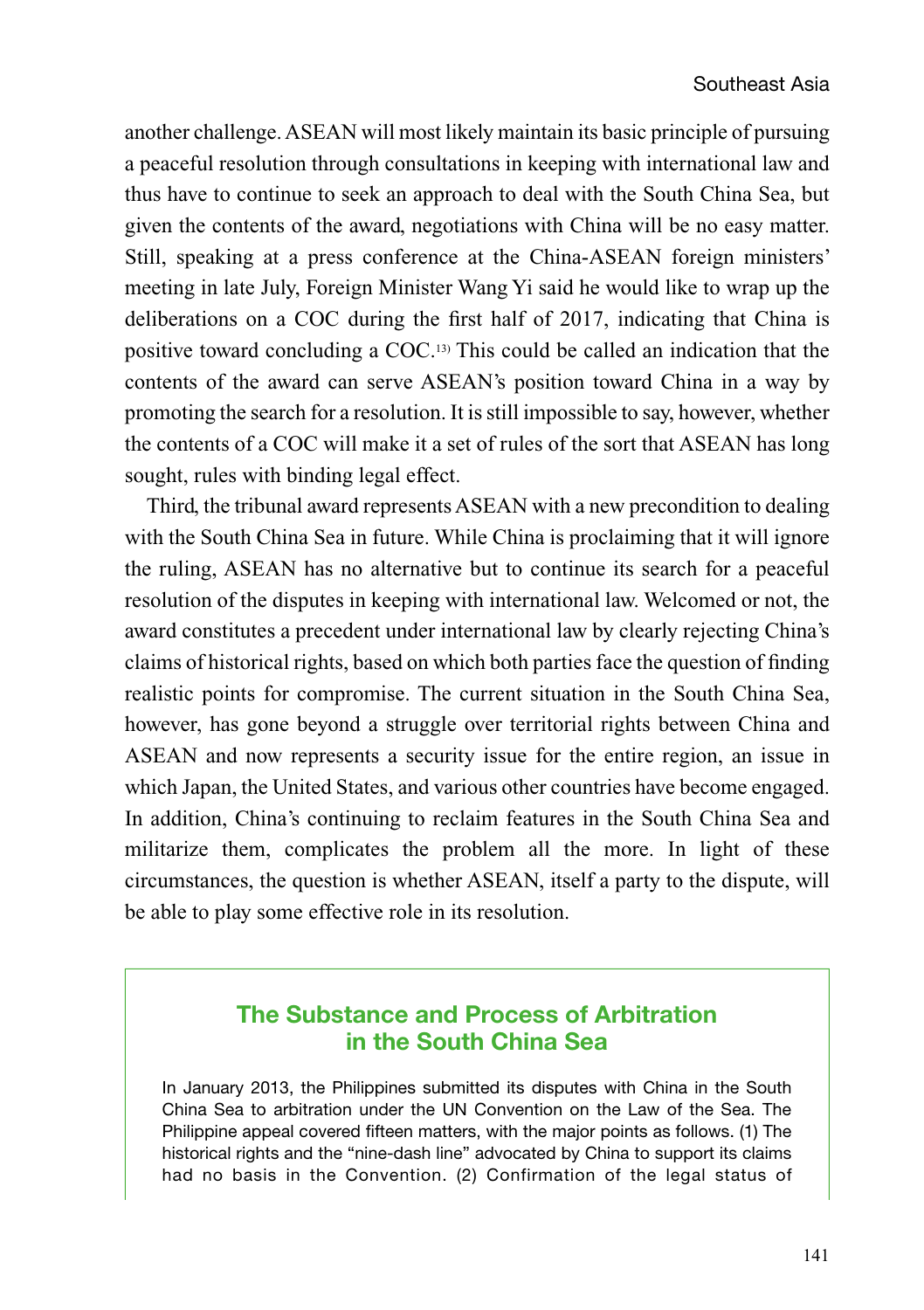Scarborough Shoal, Mischief Reef, Second Thomas Shoal, McKennan Reef, and other shoals and reefs in the Spratly Islands. (3) China was in violation of the Philippines' exclusive economic zone and continental shelf rights. (4) China was destroying the environment of the Spratly Islands in violation of the Convention. (5) Chinese used maritime law enforcement agency vessels to illegally obstruct the activities of Philippine fishing vessels. In May of that year, an arbitral tribunal was established to consider the appeal under the Convention, consisting of five arbiters from five countries (Ghana, France, Poland, the Netherlands, and Germany).

In response, China refused to participate in the arbitration and in December 2014 released a position paper. Later the tribunal held public hearings on the Philippine appeals and in October 2015 confirmed its jurisdiction over seven of the fifteen points, starting its consideration of those seven points and reaching a decision. In November 2015 public hearings were held for Philippine presentation of its case.

On July 12, 2016, the arbitral tribunal made its award, the major points of which were as follows.

- (1) There is no legal basis for Chinese claims of "historical rights" or a "ninedash line."
- (2) The reefs and shoals of the Spratly Islands consist solely of rocks or land emerging only at low tide, and as such they provide no basis for claims of an exclusive economic zone (EEZ) or continental shelf.
- (3) China was obstructing the rights of Philippine fishermen.
- (4) Chinese actions were causing grave damage to the environment of coral reefs in the Spratly Islands, violating its obligation to preserve the environment.
- (5) China's large-scale land reclamation violated its obligations regarding the hearing of disputes, disrupted the maritime environment, violated the Philippines' rights in its EEZ, and destroyed the basis for natural conditions in the Spratly Islands.

The arbitral tribunal award thus recognized virtually the totality of the claims made by the Philippines, including those matters on which it did not initially recognize jurisdiction. China reacted vociferously to this decision and has totally refused to accept or act upon any part of the award.

Source: Permanent Court of Arbitration, "Press Release: The South China Sea Arbitration (The Republic of the Philippines v. The People's Republic of China)," The Hague, July 12, 2016.

## **(3) Southern Philippines—Resurgence of Islamic Radicals and Rebuilding the Peace Process**

In recent years, the Islamic State of Iraq and the Levant (ISIL) has spread its influence into Southeast Asia, stoking problems there with Islamic radicals. In January 2016, terror bombings took place in Jakarta, and ever since the frequent terrorist bombings of the first half of the 2000s attributed to Jemaah Islamiah,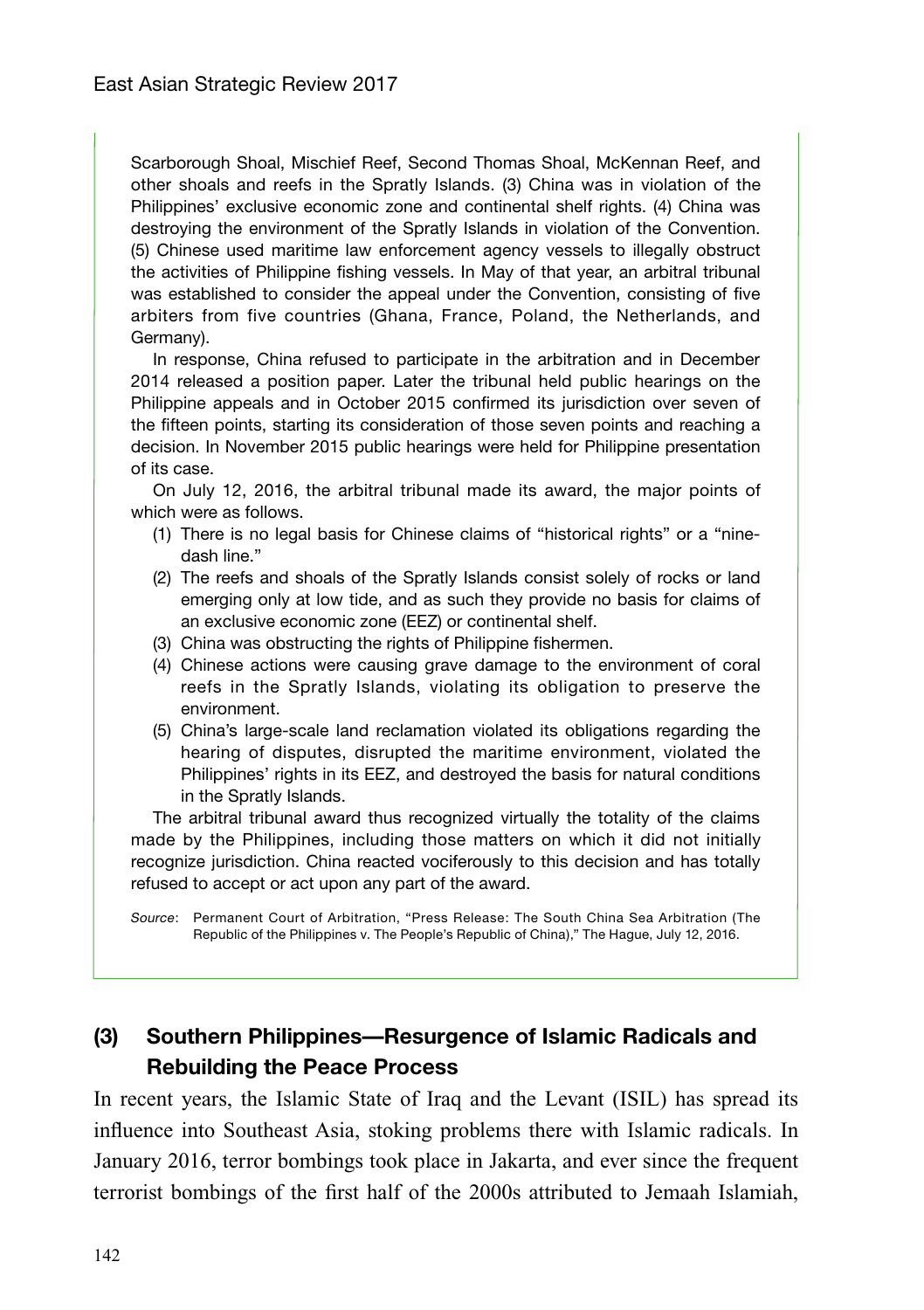there has been a clear threat of recurrence of attacks by Islamic extremists. A number of such groups are active in the southern Philippines, centering on Mindanao, one of which is the Abu Sayyaf group. Some have noted ties between this group and international terrorist network al-Qaeda, but more recently it appears that Abu Sayyaf has pledged its loyalty to ISIL and is supporting establishment of an ISIL Southeast Asia headquarters in Mindanao.14) Terrorist bombings took place in Davao, Mindanao's largest city, in September 2016, killing fourteen, with Abu Sayyaf claiming responsibility for the blasts. Abu Sayyaf has shown no sign of responding to President Duterte's call for peace talks, and the actions of the group in support of ISIL activity in Southeast Asia could become an element of instability in the Philippines and throughout Southeast Asia.

Another major group is the Moro Islamic Liberation Front (MILF). After long years of negotiations between the Philippine government and the MILF, a comprehensive peace agreement was reached in 2014. Since then the peace process has shifted to consideration of a draft Bansamoro Basic Law (BBL) to establish self-rule in Mindanao. During the Aquino administration, support was insufficient to pass the BBL and it was dropped for the moment, making it now a matter for the Duterte government. President Duterte has spent the greater part of his political career in Mindanao, serving for many years as mayor of Davao, and he is working on his own initiative to use establishment of a federal system which would largely recognize self-rule for Mindanao as a means to solve the problem.

# **2. Vietnam—New Political Leadership and Continuation of Security Policies**

# **(1) New Leadership for Trong's Second Term and Policies toward China**

The Twelfth National Congress of the Communist Party of Vietnam (CPV) was held in January 2016 and saw reelection of conservative ideologue General Secretary Trong to a second term. Decision was also reached on the retirement of Prime Minister Nguyen Tan Dung, a member of the Vietnamese government's leadership who was repeatedly sharply critical of China. Given these moves, some media reports suggested that there had been changes in the new leadership's foreign policy, in particular regarding the United States and China and also Vietnam's response to developments in the South China Sea.15)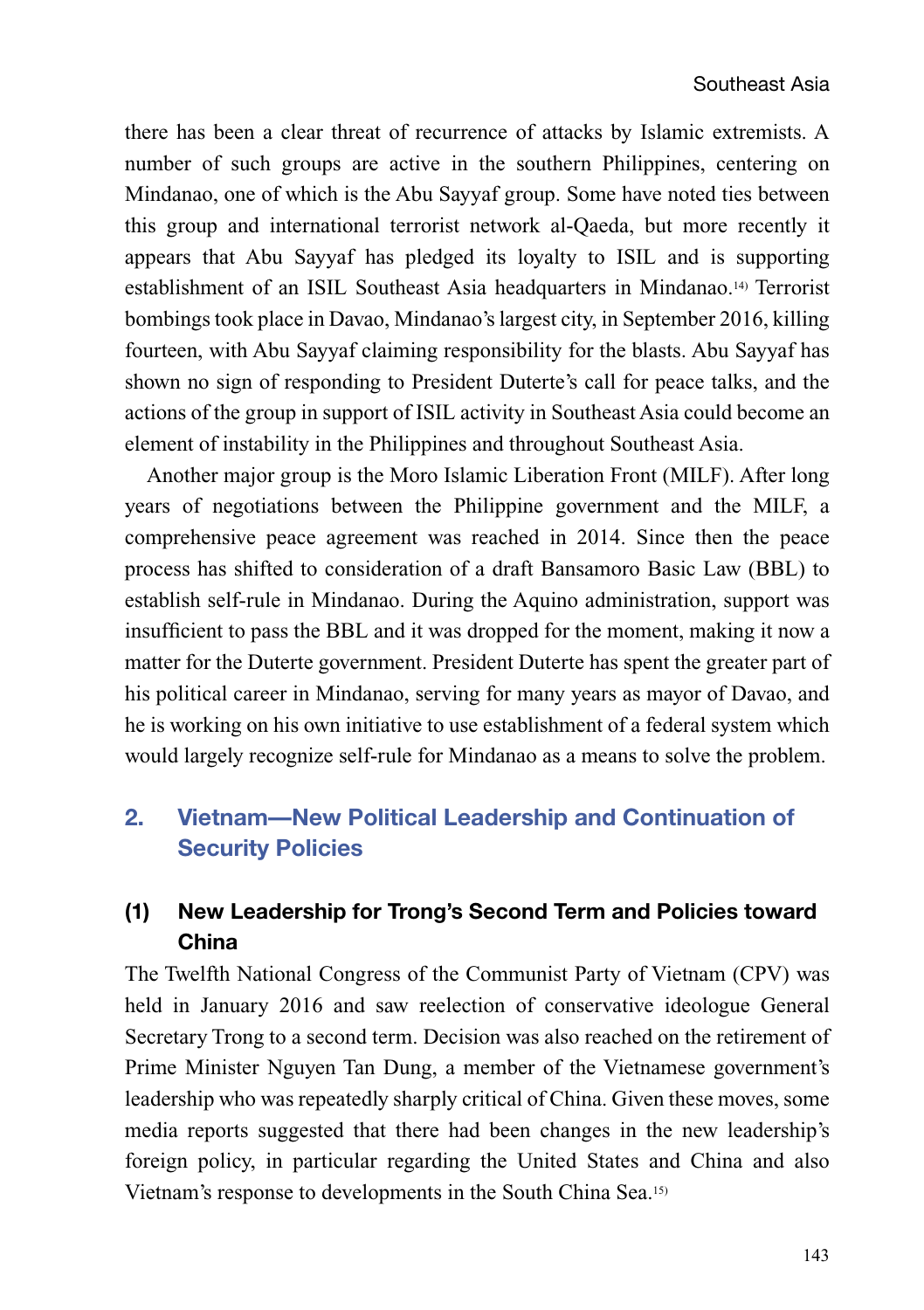Even under the new leadership, however, Vietnam has firmly maintained an "omnidirectional" foreign policy, including policies toward both the United States and China, part of which has been an active exchange of senior personnel with the latter to seek greater stability in the bilateral relationship. Immediately after the CPV national congress, China dispatched Song Tao, head of the international department of the Communist Party of China, to Hanoi as special envoy, and at Song's meeting with General Secretary Trong, Trong said, "The Party, nation, and people of Vietnam constantly hold the friendly neighborly relationship with China and our full relationship of strategic cooperation in high regard." At the end of February, Hoang Binh Quan, chairman of the CPV Central Committee's Commission for External Relations, was sent as special envoy to visit Beijing, where he displayed a readiness to highly rate the relationship with China, in particular the party-to-party relations.16)

Late in March, Chinese Minister of Defense Chang Wanquan visited Vietnam to take part in activities accompanying the Third Vietnam-China Border Defense Friendship Exchange and paid a courtesy call on General Secretary Trong. The general secretary expressed his hopes that "the two countries would maintain such high-level exchanges, which can contribute to effective application of systems for international cooperation in areas such as a national defense dialogue, joint patrols of the Tonkin Gulf, joint patrols of the land borders, and national defense exchanges, constantly reinforcing a peaceful, stable, friendly, and cooperative China-Vietnam relationship."17) Also during March, Vietnam opened its third international port in strategically-vital Cam Ranh Bay, and Deputy Minister of Defence Nguyen Chi Vinh stated that Chinese naval vessels, like those of other countries, were welcome to visit the port.18)

A steady stream of senior Vietnamese officials installed at the party congress have made official visits to China, another indication of Vietnam's stance toward China. Ngo Xuan Lich, the new minister of national defense, did so at the end of August, calling on Vice President Li Yuanchao and holding talks with Minister of Defense Chang Wanquan and Central Military Commission Vice Chairman Fan Changlong. The two countries' ministries of national defense also initialed a memorandum of understanding regarding cooperation between Vietnam's Defense Strategy Institute and China's People's Liberation Army Academy of Military Science.19) Nguyen Xuan Phuc, Vietnam's new prime minister, also visited China during September. In meeting with Li Keqiang, premier of the State Council, Prime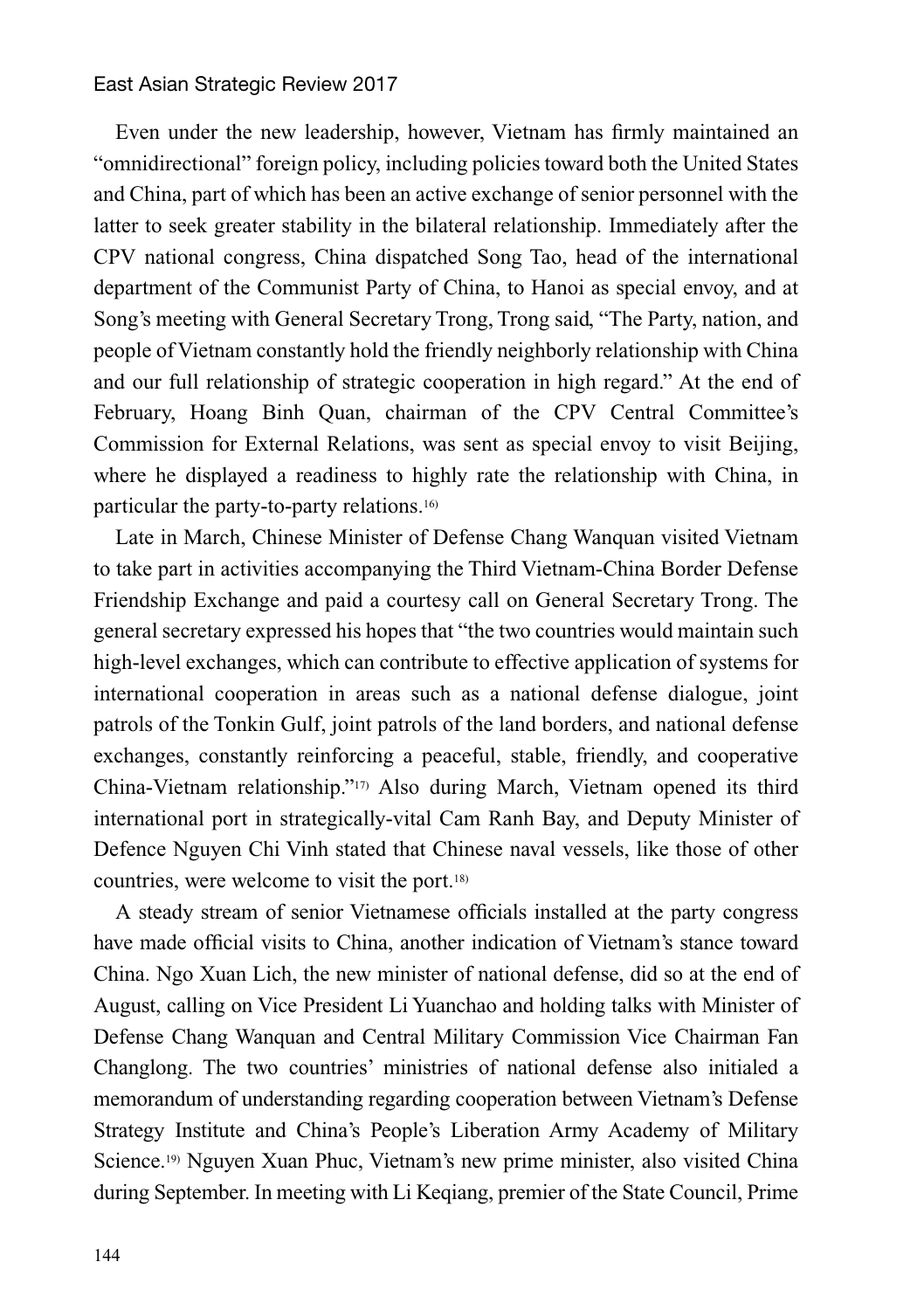Minister Phuc addressed the importance of economic cooperation with China and also stated that problems in the South China Sea should be resolved peacefully in accordance with international law, also emphasizing that China and ASEAN should serve as framework for application of the DOC and early formulation of a COC.<sup>20)</sup>

**(2) Progress in Security Cooperation with Japan, the US, and India** At times, however, Vietnam's concern with attention to China and its efforts to stabilize the situation in the South China Sea were not necessarily linked. There was no change in China's hard-line stance there, and in 2016, Chinese Coast Guard vessels repeatedly seized Vietnamese fishing vessels. When Chinese fishing vessels became active in the waters off Indonesia's Natuna islands and Indonesian authorities tried in March to crack down on these fishing boats, Chinese Coast Guard vessels blocked their attempts. Also during March, a large number of Chinese fishing trawlers appeared in waters near the Luconia Shoals in the southern part of the Spratly islands, an area under Malaysian control, with China using these and other ways to further emphasize its presence in the South China Sea by not only reclaiming and militarizing features but also by putting pressure on Southeast Asian coastal states. In response, while Malaysia has continued its "quiet diplomacy" (see also *East Asian Strategic Review 2016*, Chapter 5, Section 2), Indonesia used its navy in June to strengthen its restriction of Chinese fishing vessels operating near the Natunas and began to build up its naval bases there including the deployment of fighter aircraft and submarines.

Vietnam's Deputy Minister of National Defence Vinh spoke at the Fifteenth International Institute for Strategic Studies (IISS) Asia Security Summit (the Shangri-La Dialogue) in June and highlighted the "actions of unilateral imposition, changes to the status quo along with the threat of militarisation to create a deterrent strength" in the South China Sea, expressing Vietnam's strong misgivings that "if not settled in time [it] will lead to a weapons race and strategic confrontation with critical and unfathomable consequences."21) Based on this strong sense of crisis, and in order to ensure its security and also to ensure stability in its relations with China through strengthening its omnidirectional foreign relations, Vietnam has sought to further promote its cooperation with the other major nations of the region.

The Vietnam-US relationship showed considerable development during 2016. In May, President Obama paid the first presidential visit to Vietnam and officially announced that the US government would drop the embargo on weapons exports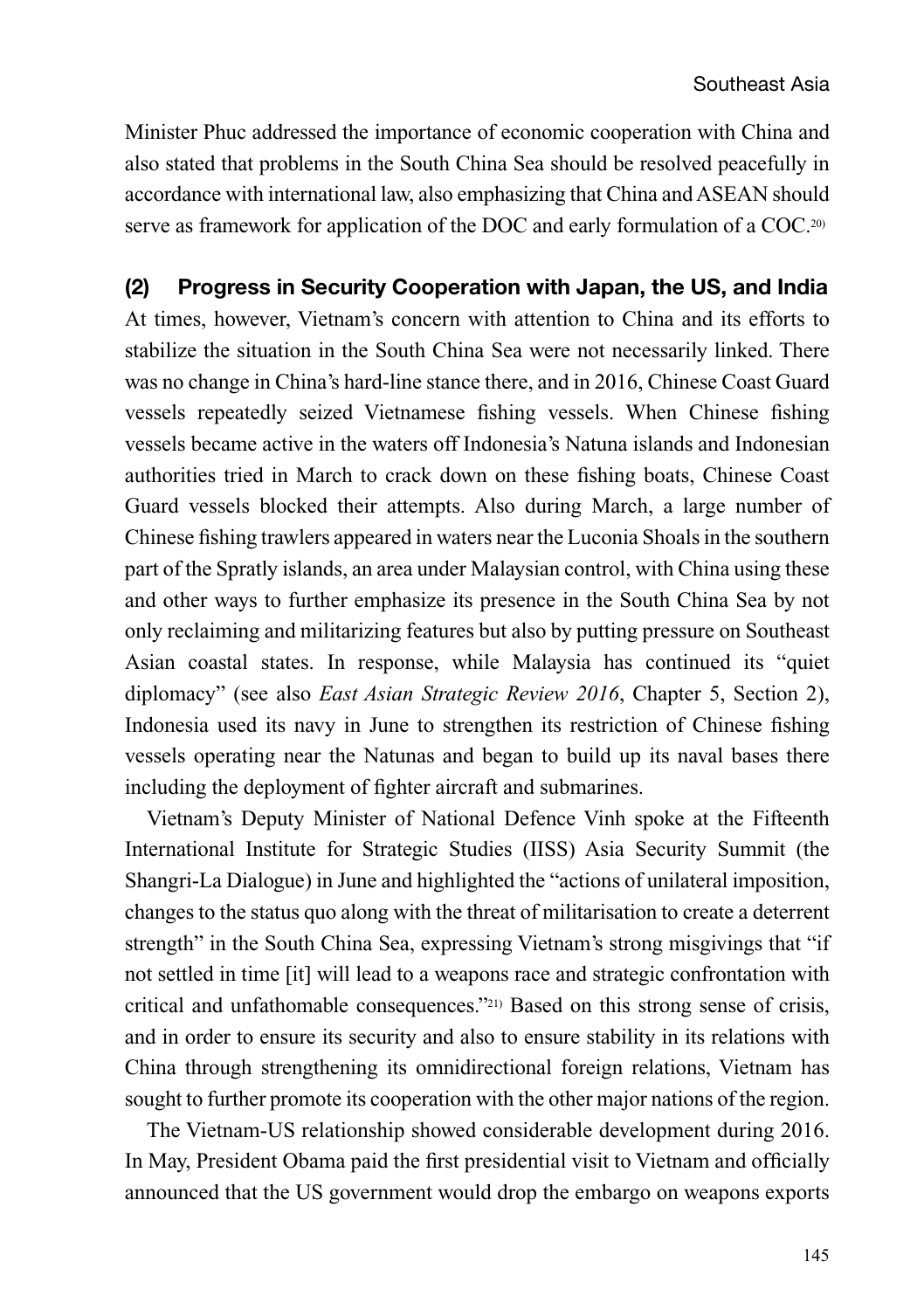to Vietnam which had been in place since the Vietnam War. This measure permitted the normalization of relations between the two. The removal of this weapons ban had a symbolic political effect for the normalization of the bilateral relationship, but it is not yet clear whether it will also have the military effect of more active US weapons exports to Vietnam. In an interview during the Shangri-La Dialogue, Deputy Minister of National Defence Vinh stated, "The removal of the embargo is not just significant in terms of trade, but also in terms of improving high-level trust and confidence," but also stressed that this measure was just a "first step" and that "[w]e are not sure what we can buy from the U.S. or what we want to buy"—all together suggesting that at this point Vietnam does not have specific plans for procurement.<sup>22</sup> Vietnamese equipment has consisted mainly of items procured from Russia, and there are many challenges involved in procuring equipment from the United States, including the prices involved. There is thus little likelihood at present that the removal of the weapons export ban will have a direct influence on elevating Vietnam's maritime defense capabilities.

Vietnam's cooperation with Japan is also developing smoothly. In April, two JMSDF escort vessels made a port call on Cam Ranh Bay's international port, followed in May by port calls there by a minesweeper tender and a minesweeper. In principle, Vietnam permits other countries to make one visit annually to Cam Ranh Bay, and the fact that the JMSDF made two port calls during 2016 suggests the importance of Japan's role in Vietnam's security as well as demonstrating a steady deepening of Japan-Vietnam defense cooperation. During the summit meeting in September between Prime Minister Phuc and Japanese Prime Minister Abe, Japan promised to provide Vietnam with new patrol boats, continuing Japan's active support for improving Vietnam's maritime defense capabilities.<sup>23)</sup>

Vietnam's relationship with India launched a new phase during 2016. In September, during Prime Minister Narendra Modi's visit to Vietnam, agreement was reached on upgrading the India-Vietnam relationship from a "strategic partnership" to a "comprehensive strategic partnership."24) Vietnam categorizes its bilateral relationships with other countries as comprehensive partnerships, strategic partnerships, or comprehensive strategic partnerships, and in the past it had maintained comprehensive strategic partnerships only with Russia and China. It is extremely symbolic that India has joined the list as the third comprehensive strategic partnership, indicating that Vietnam views its relationship with India as one of its most important bilateral relationships. India is building up its military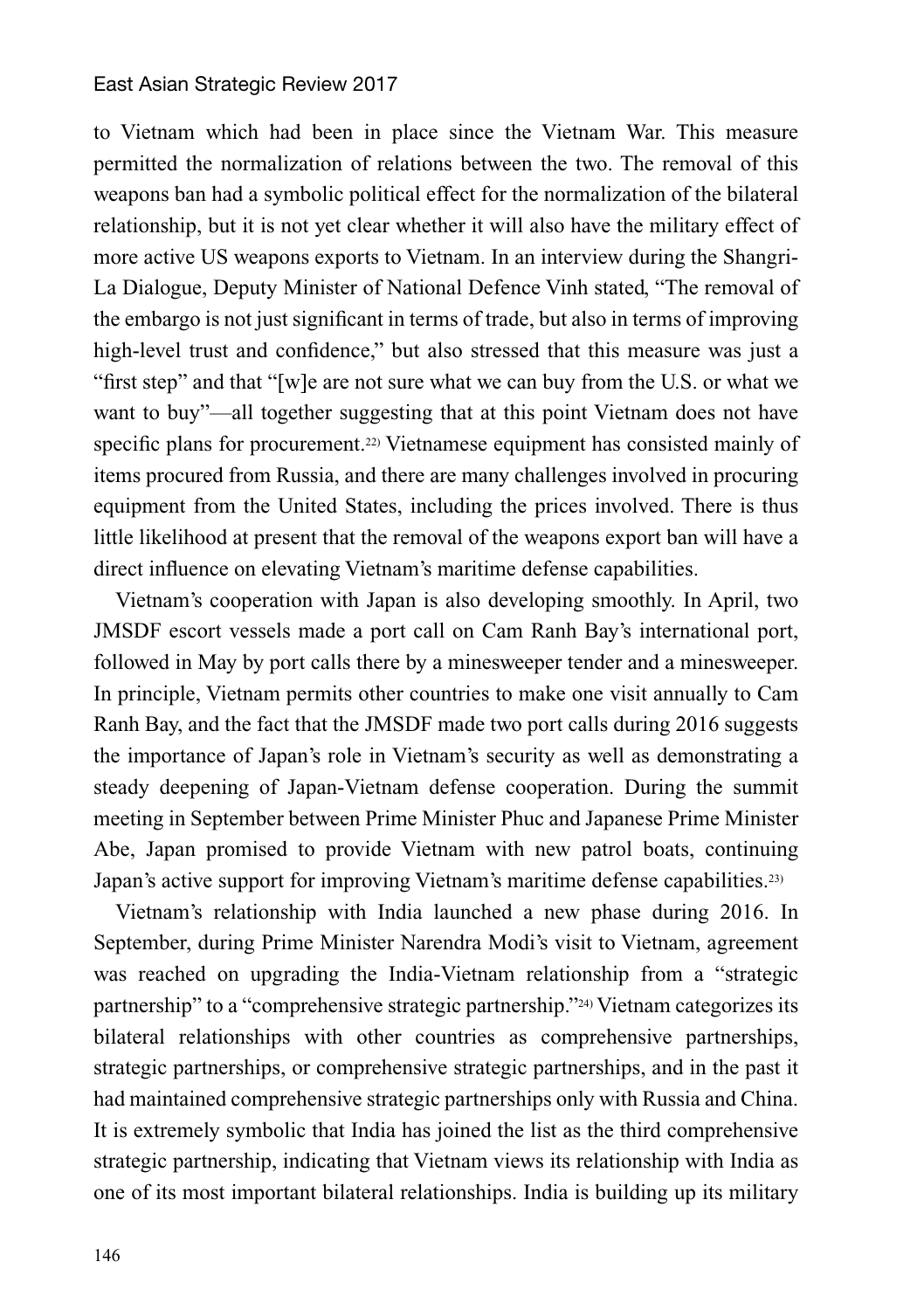support for Vietnam, and adding in such expenditures as financing \$100 million for new patrol boats and providing \$5 million for construction of a software park at the Telecommunication University in the port city of Nhatrang in southern Vietnam, all together Prime Minister Modi announced a total of \$500 million in financial support.25)

### **(3) Laos—Taking Charge as ASEAN Chair**

Laos, which became chairman for ASEAN in 2016, held a congress of the Lao People's Revolutionary Party (LPRP) in January and elected the new leadership for the country. With the cooperation of its neighbor Vietnam and other ASEAN member countries, Laos held a series of ASEAN-related gatherings. Laos, like Cambodia, is strongly influenced by China, but unlike the situation in 2012 when Cambodia was ASEAN chairman, Laos very skillfully carried out its ASEAN duties, such as pulling together appropriate positions toward the South China Sea issue in a variety of declarations. There were, of course, some limits. Those limits, however, were more the limits ASEAN placed on itself rather than Laos' own limits.

Laos' first duty as ASEAN chairman was presiding over an informal ASEAN foreign ministers' retreat held in Vientiane in late February. A full one-third of the chairman's statement after the meeting was devoted to South China Sea matters, touching on reclamation and grave concern over escalation of the situation there, the importance of freedom of navigation, the need for self-restraint, respect for diplomatic and legal processes, resolution of problems in keeping with international law such as UNCLOS, and early conclusion of a COC.26) A special US-ASEAN summit meeting was held immediately before the Vientiane retreat, and both the joint communiqué from that meeting as well as the chairman's statement from the retreat were quite specific and meaty, strongly suggesting that both had felt the influence of US arguments.

In June, a special China-ASEAN foreign ministers meeting was convened in Yunnan Province, however, and it illustrated again the difficulties of carrying out discussions on the South China Sea with the Chinese. ASEAN drafted its own independent special statement about the meeting, and while the draft did not name China specifically, it called for demilitarization and self-restraint in actions in the South China Sea, including conducting reclamation which raised tension levels there. For its part, China sought to host the meeting before an award was handed down by the arbitral tribunal in order to seek ASEAN understand of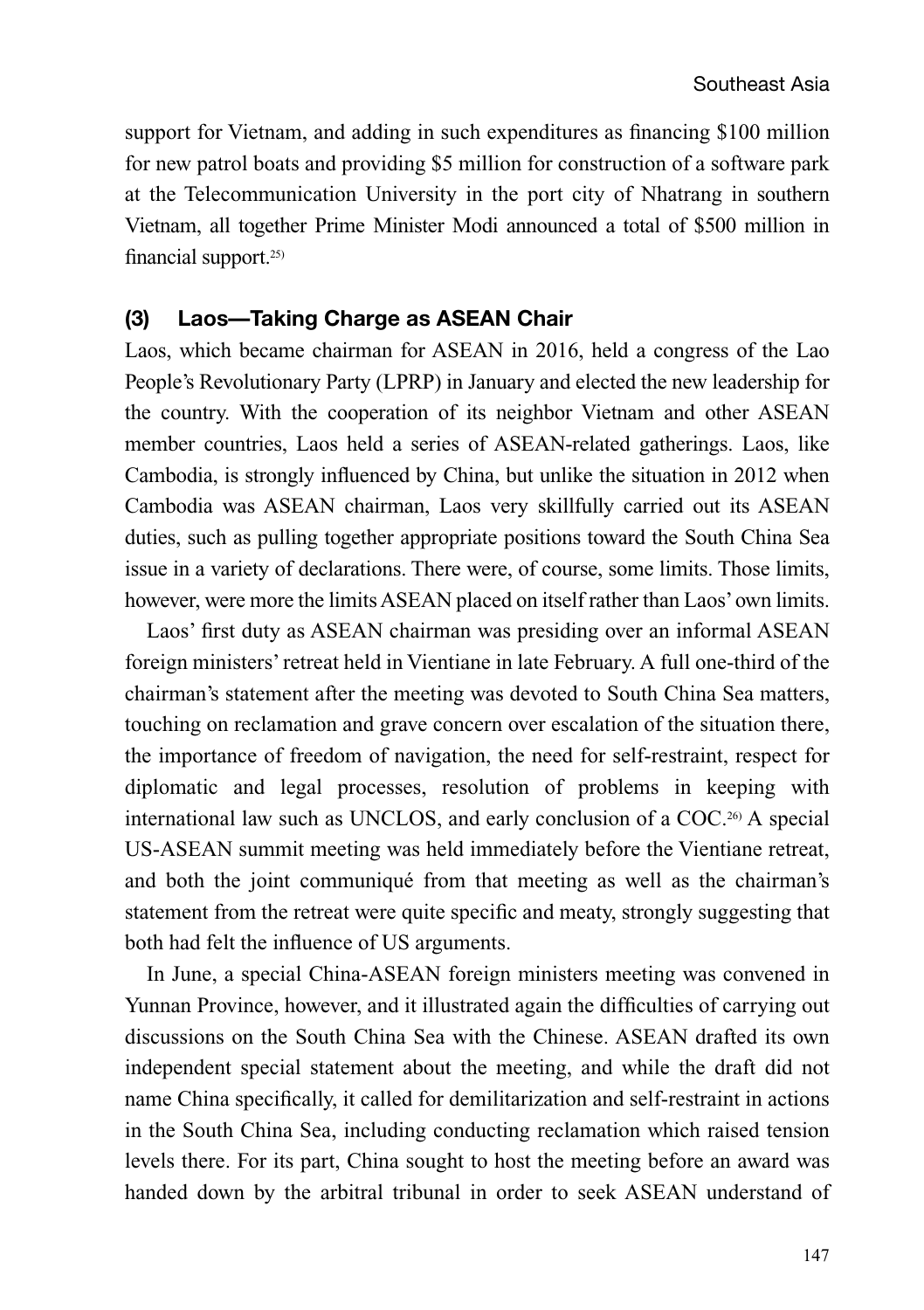China's position, and it is said that before the meeting's joint press conference, China tabled a list of "ten points of consensus" which it had prepared recording its own position and sought ASEAN agreement to the list.27) In the end, the discussions were disrupted and the press conference was cancelled.

When ASEAN-related meetings were held in September, after the announcement of the arbitral tribunal's award, all eyes were on whether the meetings would adopt statements dealing with the award. In the end, there was no mention of the award in any of the meetings' statements. Most likely expressing its continuing grave concern with recent developments in the situation as in the ASEAN Summit Meeting chairman's statement was about the best that ASEAN could do.28) In the joint statement generated by the China-ASEAN Summit, reference to "working substantively towards the early adoption of a COC based on consensus" was nothing more than a general platitude, although the Chairman's Statement did note the intention of "finishing the consultation on the COC outline in the first half [of] 2017 under circumstances without disturbances and fast tracking COC consultations as contained in China's proposed Four Visions on the COC consultations."29) Such statements were able to include the Chinese intent of excluding involvement by any country outside ASEAN without specifically stating that, and at the same time, they expressed the agreement on speeding up the consultations on a COC as desired by ASEAN, which probably represented the maximum to which ASEAN intentions could be expressed in consultations with China.

In summary, Laos seems to have successfully completed its term managing ASEAN-related meetings despite the challenging strategic environment. While the focus has tended to be on the vagaries of consultations on South China Sea problems, attention should be paid to other areas as well. For example, looking at security, joint security exercises were conducted twice during 2016 via the expanded ASEAN Defence Ministers' Meeting (ADMM-Plus), which stands as just one example of the steady development of cooperation in nontraditional security concerns.

# **3. Myanmar—Omnidirectional Diplomacy under a New Government**

In March 2016, in a farewell to the long years of politics dominated by the military regime, a new government was installed in Myanmar through democratic elections. The NLD overwhelmingly won the November 2015 elections, and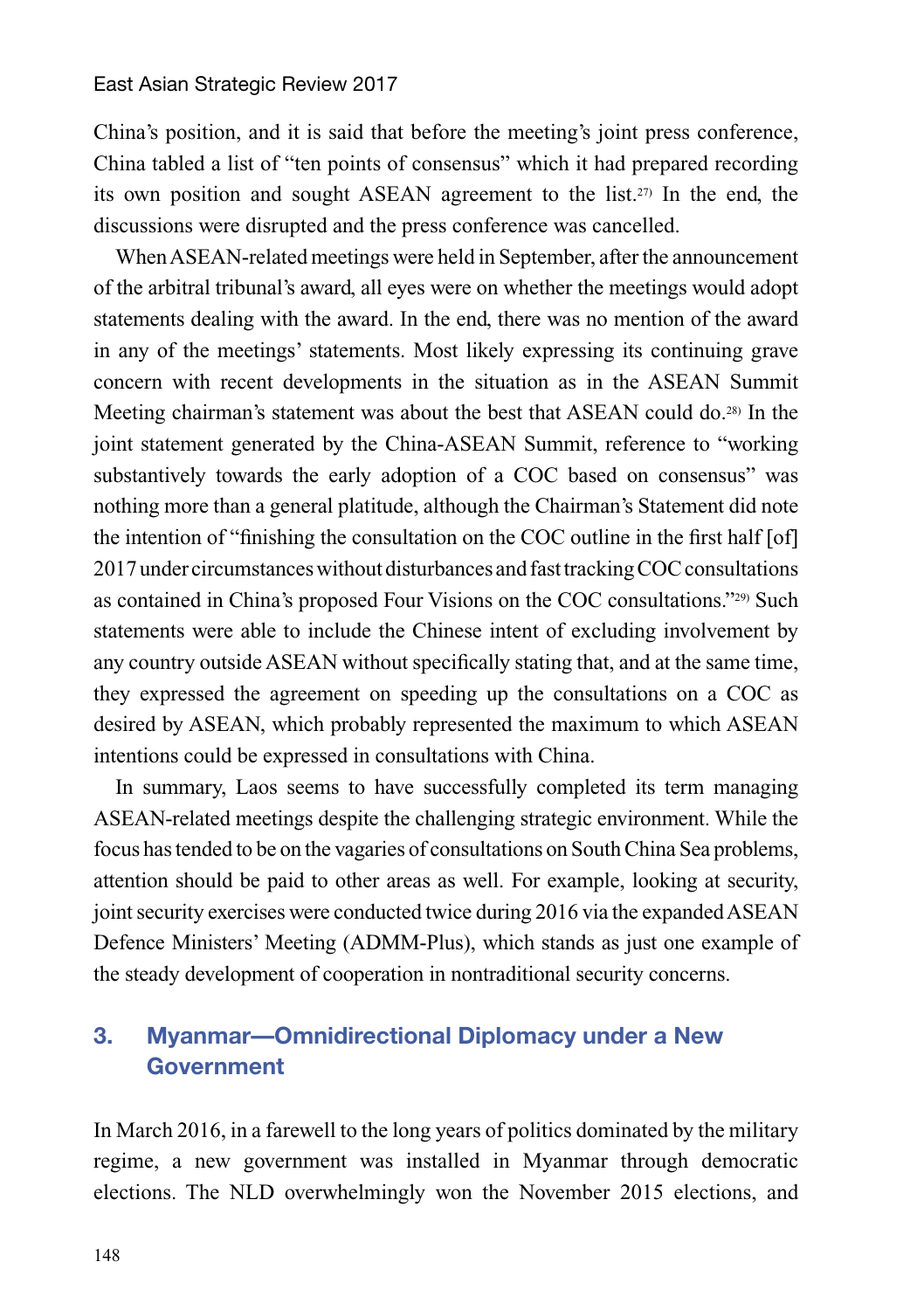while its leader Aung San Suu Kyi was constitutionally prevented from assuming the presidency, she was named to three simultaneous positions, state counselor (hereafter "counselor"), the government's highest advisor, as well as foreign minister and minister of the President's Office. Suu Kyi's long-time right-hand man, Htin Kyaw, was inaugurated as president.

One feature of Suu Kyi's government is its active diplomacy based on "omnidirectional" foreign policy. After visiting China in August as her first official trip, counselor Suu Kyi called on the United States and the United Kingdom in September, India in October, and Japan in November, countries important to Myanmar both within and outside the region. In July and September, counselor Suu Kyi visited Laos, also representing Myanmar in a number of ASEAN-related meetings including gatherings of foreign ministers and a headsof-state summit. This range of activities made clear at home and abroad that counselor Suu Kyi was the real leader of the new Myanmar government.

Counselor Suu Kyi's active foreign diplomacy was more than a mere symbolic gesture to demonstrate her rank as a real leader. First, the activities had the very practical effect of securing economic support for Myanmar. While visiting China, her talks with the top leadership there resulted in economic support, and in meeting with President Obama, Suu Kyi sought removal of the long-term US economic sanctions on her country. Following these US-Myanmar leadership talks in September, the United States announced the removal of the economic sanctions in October.

Second, Myanmar has long been faced with the domestic problem of reconciliation with its ethnic minorities. When dealing in particular with ethnic minorities living along the China-Myanmar border, it has been essential to have political cooperation from China, and counselor Suu Kyi was successful during her Chinese visit in securing such cooperation. At the end of August, the Myanmar government held a peace conference gathering representatives from ethnic minorities, which will serve as a basis for continued political talks in the future. The decades of discord between the military regime and armed groups, including those from ethnic minorities, cannot be resolved quickly. Still, for counselor Suu Kyi to stand up and identify herself as representative of a democratically elected government and as daughter of Aung San who held the historic Panglong Conference of 1947 for ethnic reconciliation gave her personal legitimacy, which should permit her to move forward on ethnic reconciliation and stabilization of Myanmar's society. Resolution of Myanmar's ethnic minority problems would not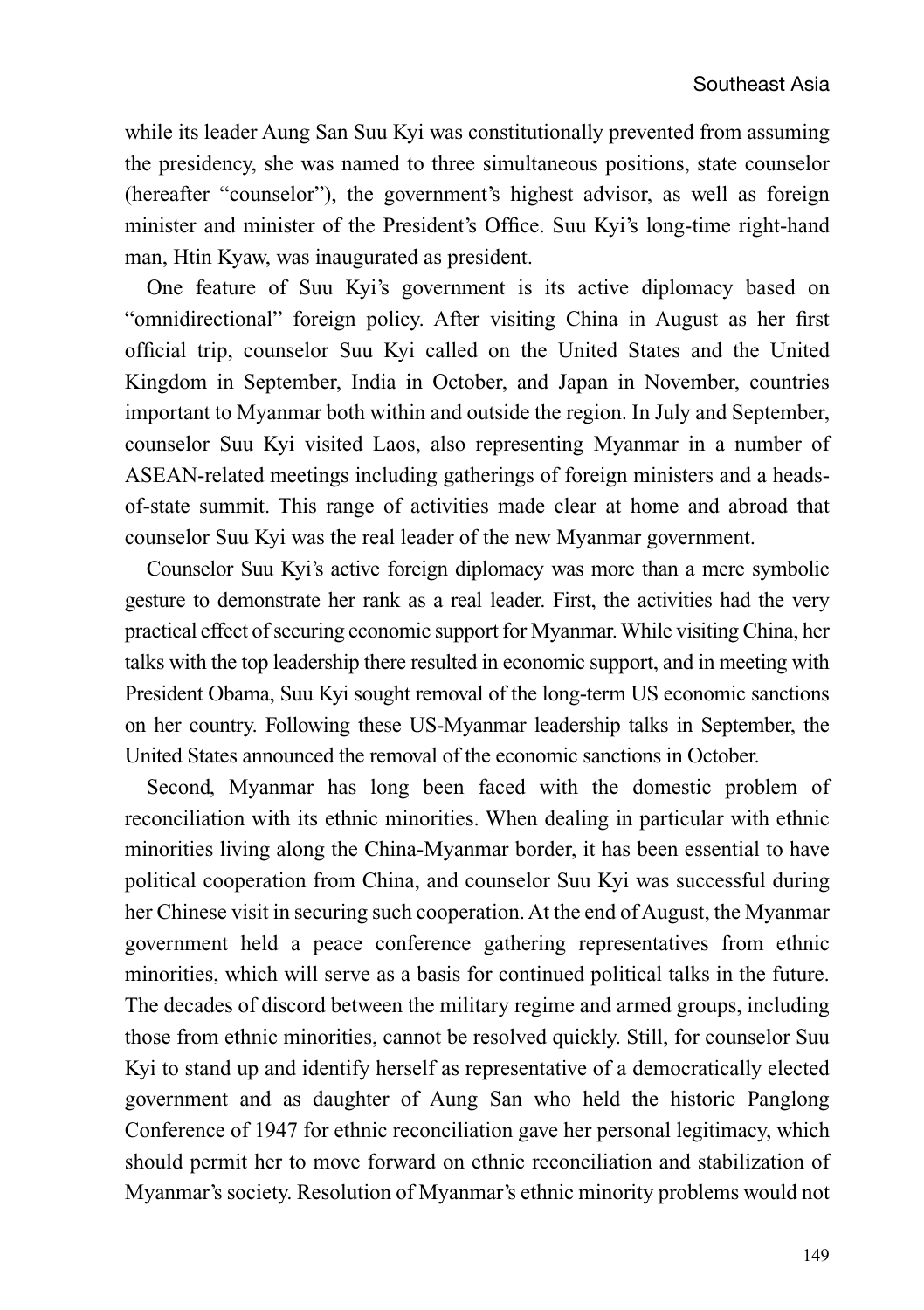mean just resolution of a domestic problem, it would also contribute to the security of China and Thailand, which share borders with Myanmar, and to the security of Southeast Asia as a whole, which includes a number of countries facing their own ethnic minority issues.

Third, with the stabilization of foreign relations, the economy, and society under the Suu Kyi government reinforcing its legitimacy, Suu Kyi's administration will likely give priority to seeking to amending the constitution that has been inherited from the military government and to negotiating with the military, accomplishing results with each. The stabile support received both domestically and from abroad should also allow her government to directly address the Rohingya issue, on which there has been no progress. The Rohingya issue has been turning more intense, including conflict between armed groups and the military, and the importance of the problem make it incumbent on the new government to take urgent action. It should be remembered, however, that if the Suu Kyi government should prove ineffective at dealing appropriately with issues of national reconciliation, including the Rohingya issue and confrontations between the military and armed ethnic minority groups, such failure will dilute confidence in her government and possibility lead to instability.

In the near term, addressing domestic problems will probably be the most important priority for the Suu Kyi government. For the future, however, attention should also be paid to how Myanmar's successful example of peaceful transition from military regime to democratic government can serve a role of its own in ASEAN.

# **4. National Trends in Equipment Procurement—The Influence of Changes in Administration and in the Security Environment**

### **(1) The Philippines—New Government Shifts Program Priorities**

The Philippines national defense budget has displayed steady growth in recent years; for FY2016, the budget was 15 percent up from the preceding year, and the requested budget for FY2017 is also seeking 15 percent annual growth. Such growth relates largely to revisions to the Armed Forces of the Philippines (AFP) Modernization Act in 2012 under the Aquino administration, which saw the start of longer-term planning from 2013 over three periods totaling fifteen years. The act originally sought a minimum of 75 billion pesos invested in equipment during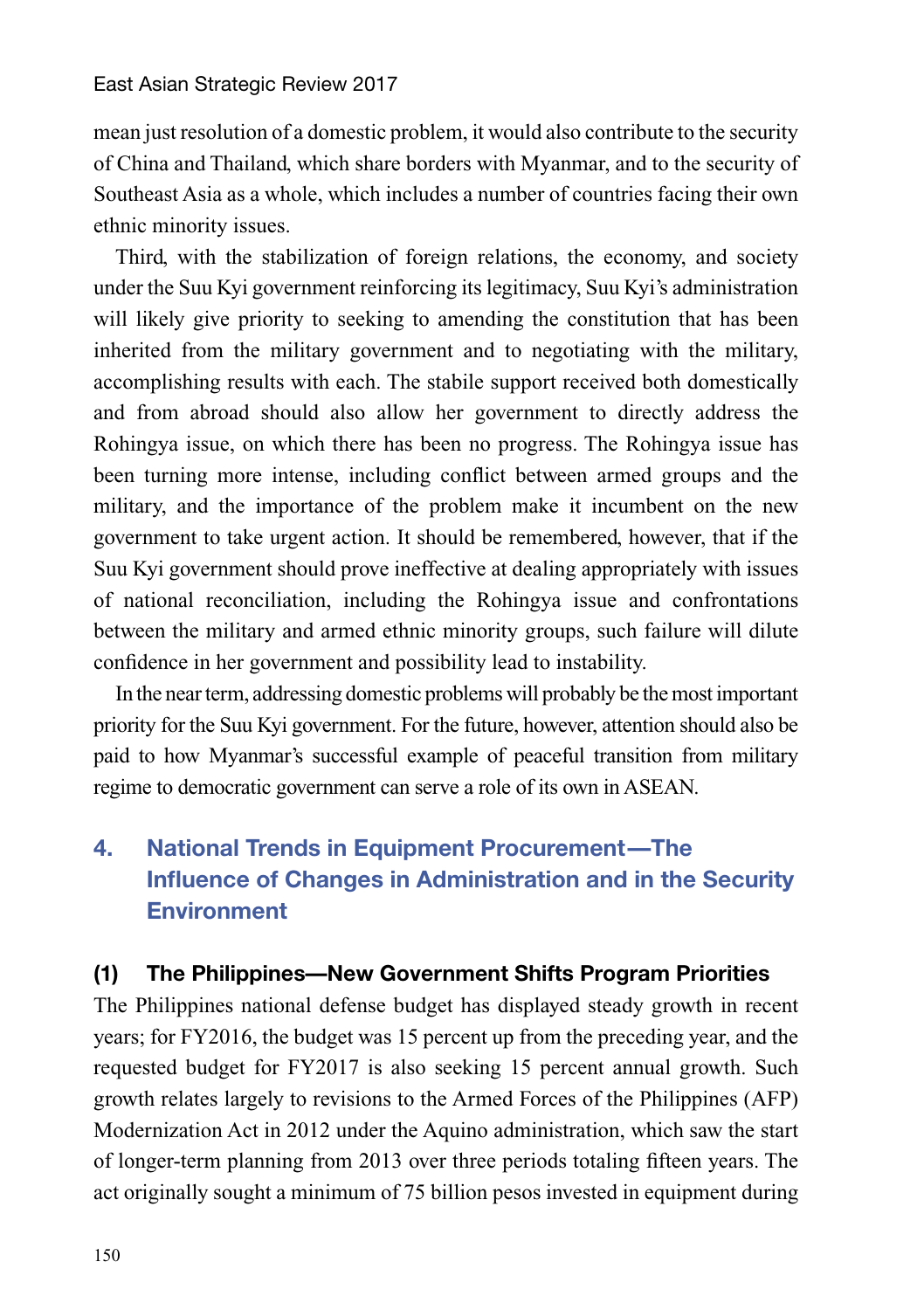the first five-year period, but equipment procurement plans for that period came in at the higher level of 90 billion pesos.

Under such leadership from President Aquino, the AFP conducted very active investment in major platforms, in particular for the Navy and the Air Force. For instance, in November 2015, the Philippine Air Force took over two FA-50 light combat aircraft from South Korea, with plans calling for acquiring another ten of these aircraft during 2017. With an eye on increasing its airlift capabilities, the AFP procured two CN-295 transport aircraft from Spain in December 2015, with a final CN-295 received the following month. In addition, in March 2016 the United States sold off two C-130T transports, and plans call for receiving an NC-212i light utility transport aircraft from Indonesia during 2017. Such acquisition represents very rapid growth for the Philippine Air Force's air transport capacity during the short time since 2014.

The Philippine Navy in June 2016 deployed the strategic sealift vessel (SSV) *Tarlac*, acquired from Indonesia, and plans call for receipt of one more of the same craft, currently under construction, during 2017. Plans for procurement of newly built frigates had been deferred several times, but it is reported that in September 2016, a procurement contract was signed for construction of two frigates with Hyundai Heavy Industries as the contractor. In the past, the Navy's major vessels had primarily been used, either purchased or handed down through selling off from friendly countries, so the procurement of brand-new vessels is a major change for the Philippine Navy's defense capability development.

With the inauguration of the new Duterte government in June 2016, however, there has been a change in the relative weight of defense and national security priorities, and it is possible that some of the many equipment procurement plans inherited from the Aquino government may be pushed back to the second term of the fifteen-year program or later. Such delays would be the result of President Duterte putting greater weight on responding to the needs of domestic public order than on dealing with international disputes, such as the tensions in the South China Sea.30) For example, Duterte is seen as placing greater importance on investing in helmets and bulletproof vests and other equipment for the protection of the troops and valuing night-capable helicopters over jet fighters. In other words, he places priority on equipment useful in the ongoing counterterrorism campaign and in the counter-insurgency.31) This is not to say that Duterte is declining to procure important platforms for the Navy and the Air Force; as soon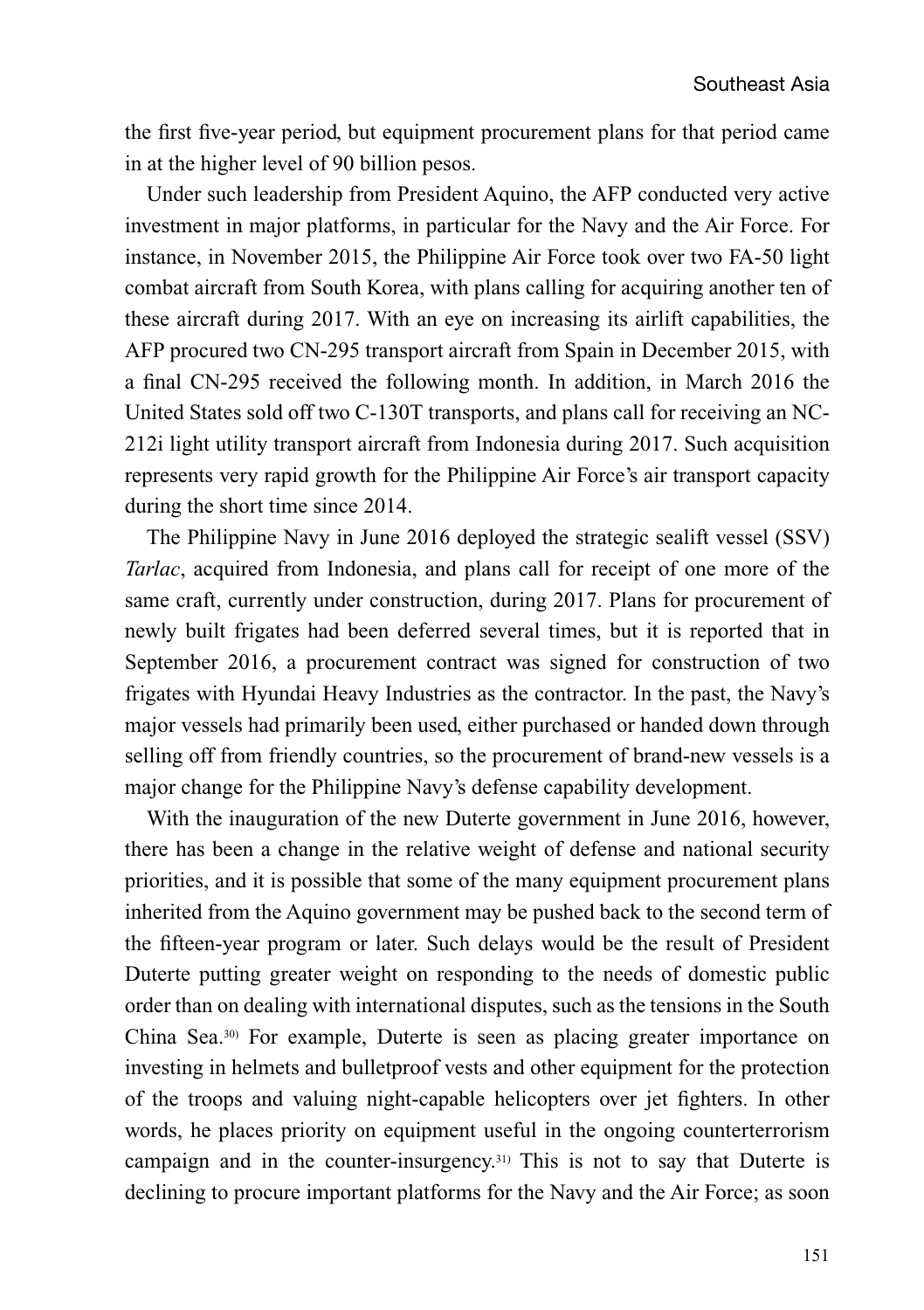as the SSV *Tarlac* was deployed, it was dispatched for duty watching suspicious vessels in the Sulu Sea area and made a seaborne contribution to the cleansing of the Abu Sayyaf Group from the same region.

It is possible that the new government's review of the equipment procurement program may also have an influence on the AFP equipment system. To provide support for Philippine efforts to deal with its security environment and gaps in the AFP's capabilities, the United States has supported building up the Philippine' war-fighting capability by selling off equipment and offering aid in financing such purchases and by providing active cooperation to the Philippines as a US ally (see Table 4.2).32) Japan has also agreed at its top-leadership level to provide support,

| Major procurement programs contracted under the Aquino administration |                                  |                |
|-----------------------------------------------------------------------|----------------------------------|----------------|
| Source                                                                | Equipment procured               | Amount         |
| Italy                                                                 | A-109 light attack helicopters   | 13             |
| <b>United States</b>                                                  | Bell 412 utility helicopters     | 8              |
| Indonesia                                                             | C-212 transport aircraft         | 2              |
| South Korea                                                           | Military motor vehicles          | 200            |
| Italy                                                                 | SF-260 trainer aircraft          | 18             |
| Poland                                                                | W-3 helicopters                  | 8              |
| Major equipment support programs from abroad                          |                                  |                |
| Source of support                                                     | Equipment provided               | Amount         |
|                                                                       |                                  |                |
| Australia                                                             | Landing craft                    | 5              |
| Germany                                                               | UH-1 utility helicopters         | 5              |
| Israel                                                                | M-113 armored personnel carriers | 28             |
| <b>United States</b>                                                  | UH-1 utility helicopters         | $\overline{7}$ |
|                                                                       | C-130T transport aircraft        | 2              |
|                                                                       | Hamilton-class cutters           | 2              |
|                                                                       | <b>HMMWV</b> vehicles            | 23             |

**Table 5.1. Trends in Philippine equipment procurement**

Sources: Prepared by authors based on various media reports and other materials.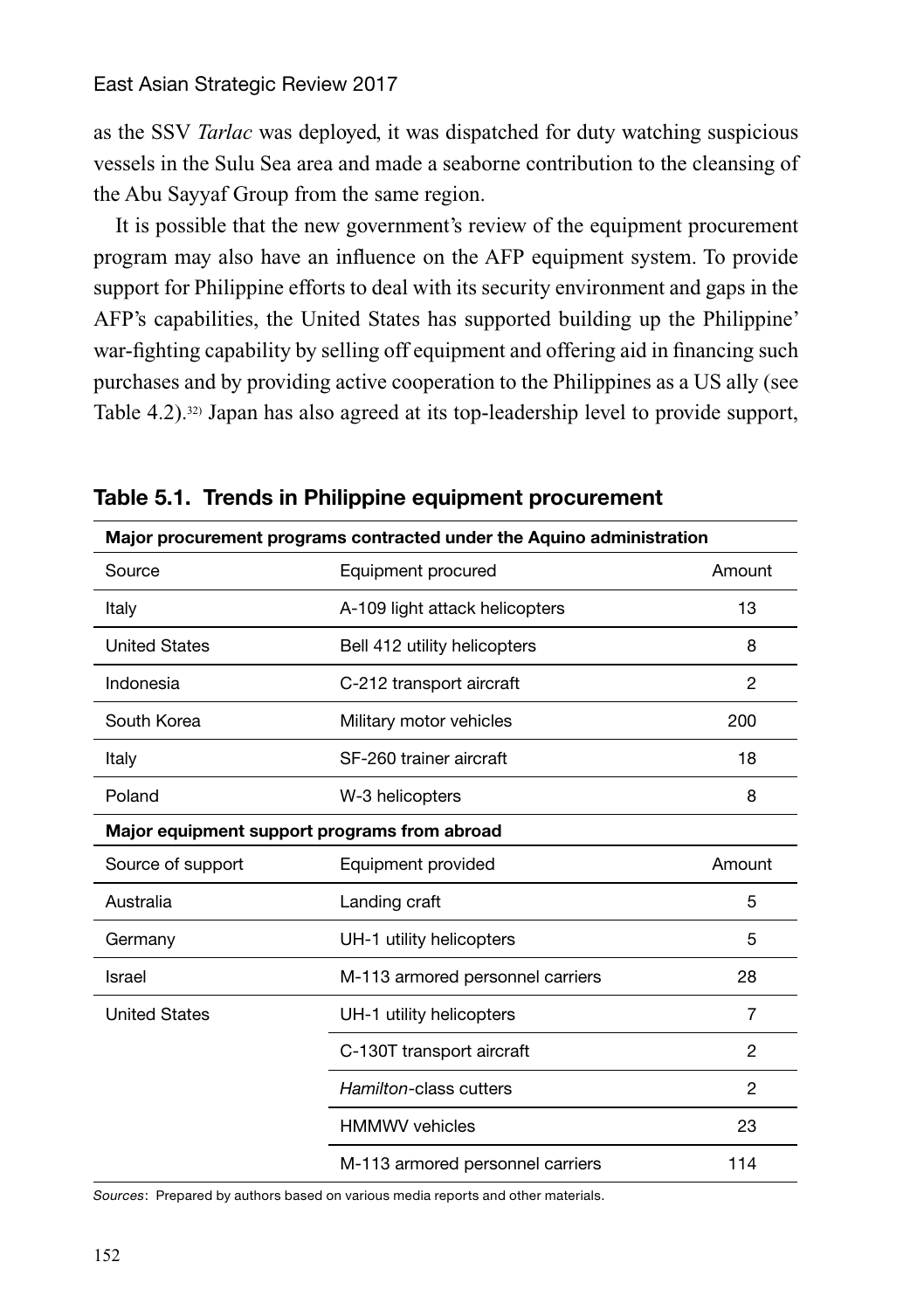such as the September 2016 transfer of a JMSDF TC-90 aircraft to the AFP Navy. In addition, a National Coast Watch Center was established in May 2015 with US support, boosting the Philippines' ability to gather maritime security intelligence, and in such ways support from other countries is contributing greatly to creating a foundation for maintenance of domestic peace and order. President Duterte, however, has mentioned on several occasions a review of his country's relationship with the United States, and in a September 2016 speech at Villamor Air Base he noted the possibility of greater future cooperation from China and Russia in procuring equipment. It is difficult at present to evaluate the intent and influence of Duterte's statement, but we can imagine that in the future, the Philippine equipment procurement program will receive a much greater number of approaches from emerging equipment supplier countries, including China.

# **(2) Vietnam—Meeting the Needs of Its Security Environment with Greater Mobility and Technological Development Capability**

Since 2008, when its strategic dialogue with Russia went on an annual basis, the People's Army of Vietnam (PAVN) has concluded a number of procurement contracts with Russia for major defense equipment mainly for its Navy and Air Force.33) Many of these procurement programs are currently facing termination of contract schedules. For example, a 2009 contract called for construction of six Kilo-class submarines, the fifth of which Vietnam received from Russia in February 2016, with the sixth handed over in January 2017. Looking at surface vessels, the third and fourth *Gepard*-class frigates were launched in April and May, and press reports foresee them being handed over to Vietnam during 2017. Regarding aerial combat capabilities, the last two of a total of twelve Su-30MK2 fighter aircraft ordered under the current procurement plan (for the third period) arrived in February 2016. During the seven-year period up to 2016, Vietnam had procured thirty-two Su-30MK2 craft (with one craft lost in an accident in June 2016). Now it is thought that Vietnam's interest has turned to aircraft with greater performance, such as the Su-35 which has already been contracted for by China and Indonesia among others.34)

At present, Vietnam's security environment is becoming increasingly challenging, and when, for example, China dispatched an oil rig to contested waters in the Gulf of Tonkin in January 2016, the Vietnamese government protested to China. Another example from the continuing series of developments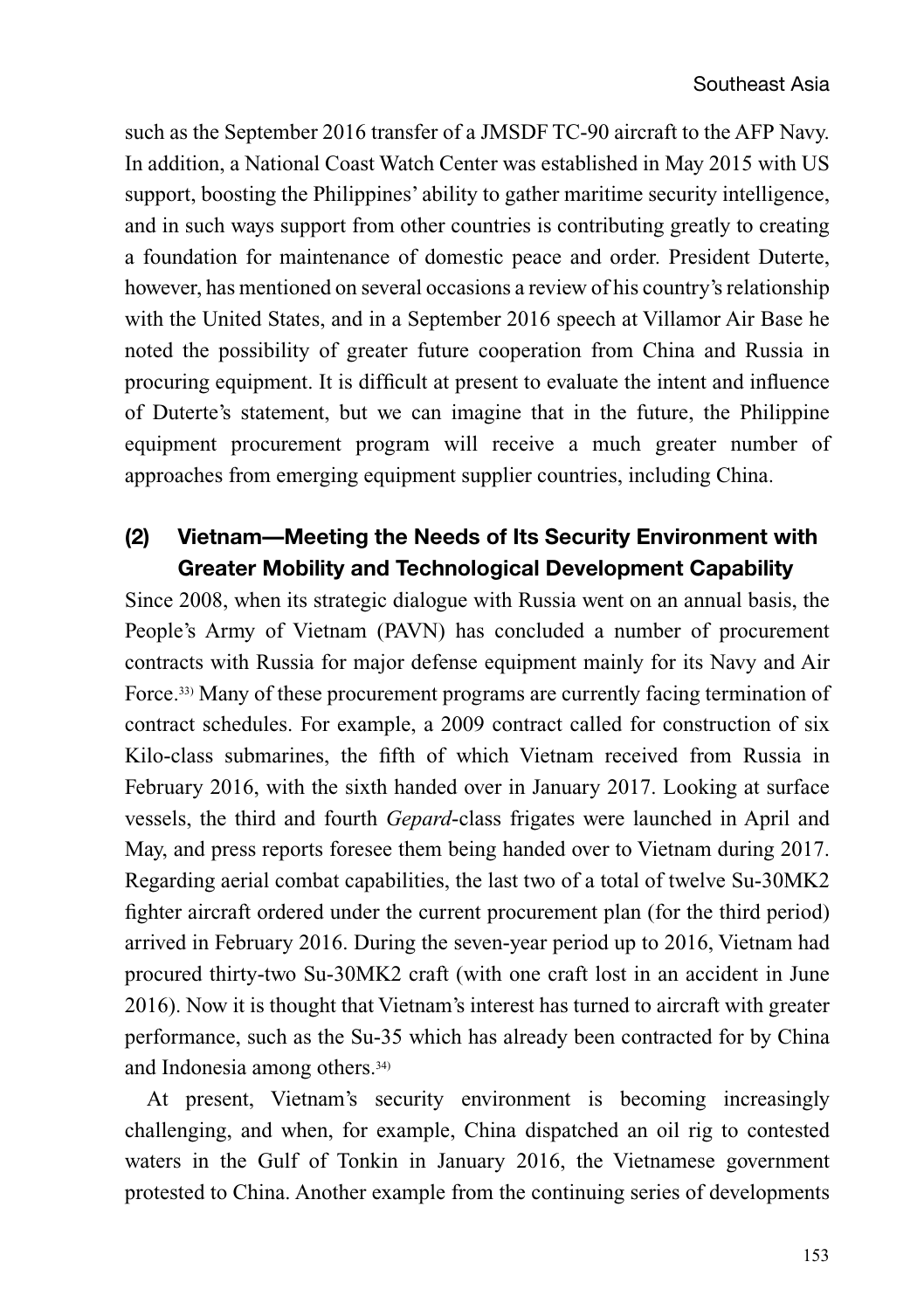raising tensions in the South China Sea came in February of that year, when it was reported that China had deployed fighter aircraft and bombers to Woody Island (called Yongxing in Chinese) in the western Paracels (or Xisha islands), which were under effective Chinese control. To deal with the current environment, Vietnam has been building up its effective capability to resist in the smaller islands off its coast and its coastal waters. In August 2016, media broadcast pictures of training exercises using the Russian mobile coastal defense missile system K-300P Bastion-P, and there were also reports that a Coast and Islands Defense System (CIDS) from Israel, which had only recently come to public attention, was being used in Vietnam's small coastal islands. Media reports also noted that PAVN had shown interest in the new BrahMos hypersonic antiship missile jointly developed by Russia and India, and it seems likely that Vietnam will continue to invest in flexible attack systems against surface vessels and ground targets.

Recently PAVN has been actively engaged in improving its technological development capabilities to parallel its imports of modern equipment. In June 2015, it was reported that the military had received cooperation from abroad in upgrading its S-125 Pechora surface-to-air missile system (S-125-2TM) and had successfully test-fired the system, and reports also indicate that Vietnam had plans for joint development with Russia on a domestically-produced surface-toship missile system based on the currently deployed Kh-35. There were also reports in August that the PAVN Air Force Institute of Technology has been developing components suitable for the Israeli Spyder air defense missile system introduced around 2015, and in October that PAVN had successfully upgraded the radar for the Russian S-300PMU1 air defense system. Vietnam is thus using its opportunities to introduce new equipment and to upgrade its currently deployed equipment both to improve its application of existing systems and to acquire technology and intelligence, gaining cooperation from its long-standing partner Russia as well as new partners such as Israel in improving its production base and the technological capabilities of its research institutions. Its goal seems to be a greater capability of responding to its own needs and the acquisition of equipment suited to its own systems.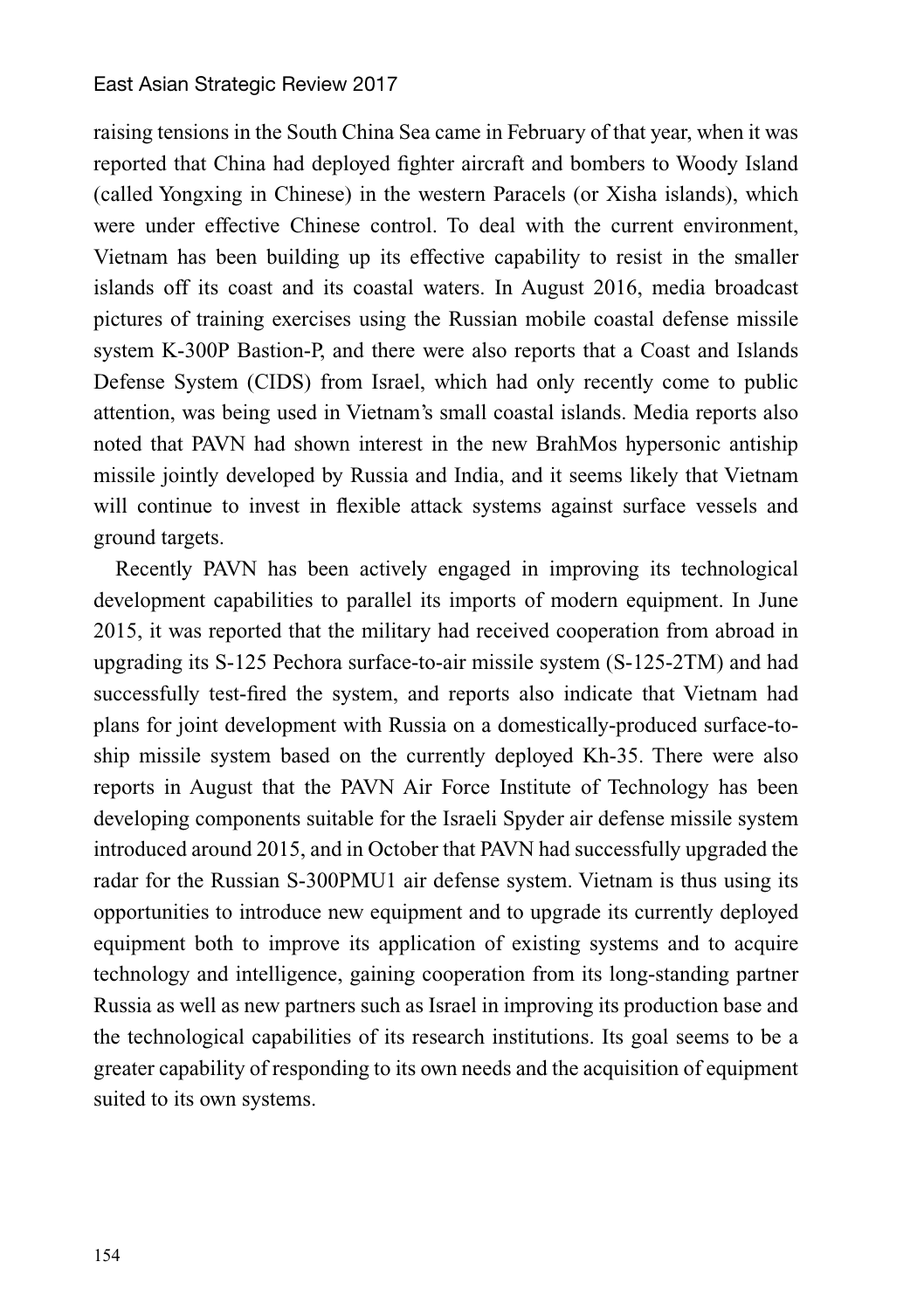# **(3) Myanmar—Modernization of Its Navy and Air Force under the Continuing Export Ban**

With the installation of a new government in March 2016 under leadership of the NLD, the United States in October announced removal of its economic sanctions on Myanmar. This removal, however, did not extend to arms deals, and in April, the EU decided to extend its weapons embargo on Myanmar for another year. The military is seen as still having some degree of influence over politics, but it seems that the military will likely continue its own reforms begun under the earlier Thein Sein government and maintain its policy of following government direction.<sup>35)</sup> While the national defense budget has been growing, analysis indicates that it is actually on a gradual decline as a percentage of the gross domestic product and annual government expenditures.36)

Myanmar's Armed Forces have traditionally been oriented toward ground forces. At present, the government is carrying on peace talks with ethnic minority armed factions, but during 2016 there continued to be combat with armed groups in Karen and Shan states which have not agreed to a ceasefire, meaning that the Army is playing a large role in operations to maintain domestic security. Meanwhile, the Air Force is becoming increasingly important in fighting with armed groups along regional boundaries by providing logistical support and firepower support, so that it is actively engaged in modernization of its equipment.

During the 1990s, the Myanmar Air Force's primary means of seeking to modernize its equipment was through imports from China, but when the county's relationship with Russia was strengthened in 2002, imports from Russia also increased.37) During 2016, purchases of the Chinese Y-8F-200W transport were joined by procurement of training craft from Germany and Russia. Information has not been made public on the types of fighter craft it is currently considering since its procurement of sixteen of the Russian MiG-29 multirole fighters in 2011, but media commentaries have reported the military's interest in acquiring equipment such as the JF-17 jointly developed by Pakistan and China.

Looking at rotary-wing aircraft, as conflict with armed groups grew more intense during 2010, the military drew up large-scale procurement plans calling, for example, for fifty Mi-24 attack helicopters and twelve Mil-2 transport helicopters, increasing the pace of modernization. Later, in 2015, procurement continued of craft such as the Mil-35 and Bell 206 multipurpose helicopters, with the current focus seeming to be on equipment providing greater tactical air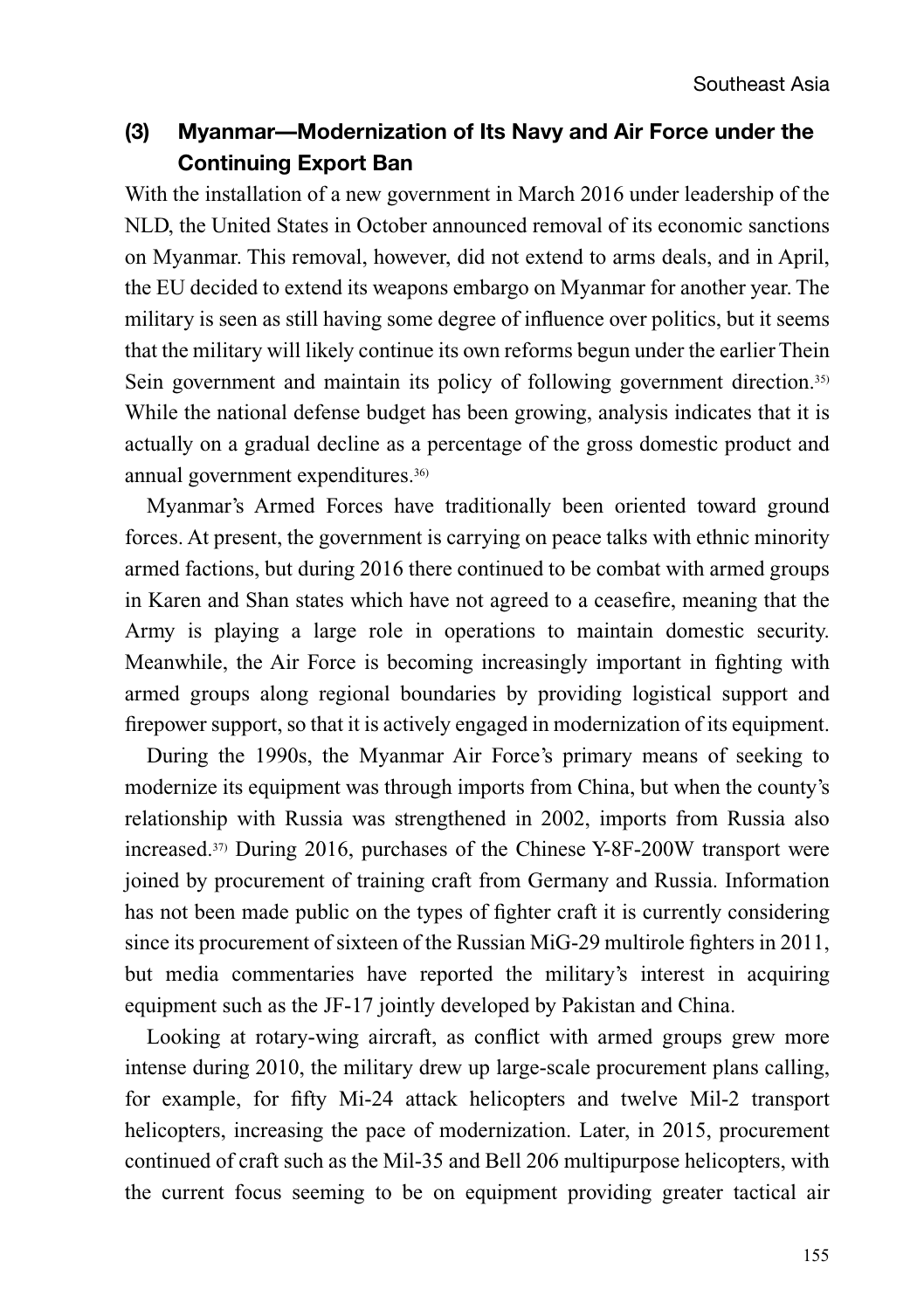transport and air-to-ground attack capabilities. Indeed, two of the Mil-35 helicopters were lost during fighting with the Kachin Independence Army which broke out in January 2013, and during the February 2015 fighting with the Myanmar Nationalities Democratic Alliance Army in the Kokang region of northern Shan State, air raids conducted by MiG-29 went beyond national borders to produce victims on the China side as well, so we can see that PAVN is still facing combat where such equipment is in fact being used to provide close air support in the mountainous regions surrounding the actual fighting.

It is said that one trigger for the PAVN Navy's attention to modernization of its equipment came in 2008, when it was discovered that the seabed between Myanmar and Bangladesh was rich in resources and when territorial boundaries presented a problem. Although the problem was resolved peacefully in 2012 through a decision by the International Tribunal for the Law of the Sea, the situation at the time was tense, with naval vessels from both countries dispatched to the area, and this situation has influenced subsequent policies. In its own naval yards, Myanmar is producing frigates with an advanced design that reduces their radar cross-section, but such production seems to rely on technological support from China, and during 2015, Sen. Gen. Min Aung Hlaing, commander-in-chief of defense services, visited Israel and decided on procurement of the Super Dvora Mk 3 fast patrol boat. Thus even while the United States and the EU keep their weapons embargos in effect, Myanmar is trying various approaches to secure access to the latest in technology.

In recent years, some have also sought nontraditional roles for Myanmar's Navy. Some of those nontraditional roles have included humanitarian relief: In addition to the damage to coastal areas inflicted by Cyclone Nargis in 2008, since 2015 a large number of boats setting out from Rakhine State or Bangladesh into the Andaman Sea in hopes of reaching Malaysia or Indonesia have found themselves drifting off shore and in danger of foundering. Myanmar has sought to respond to the concerns of the international community by having its navy conduct patrols, and in December 2015 it began efforts to improve its capacity to provide humanitarian support and disaster relief, for example by converting a civilian ship into a hospital ship.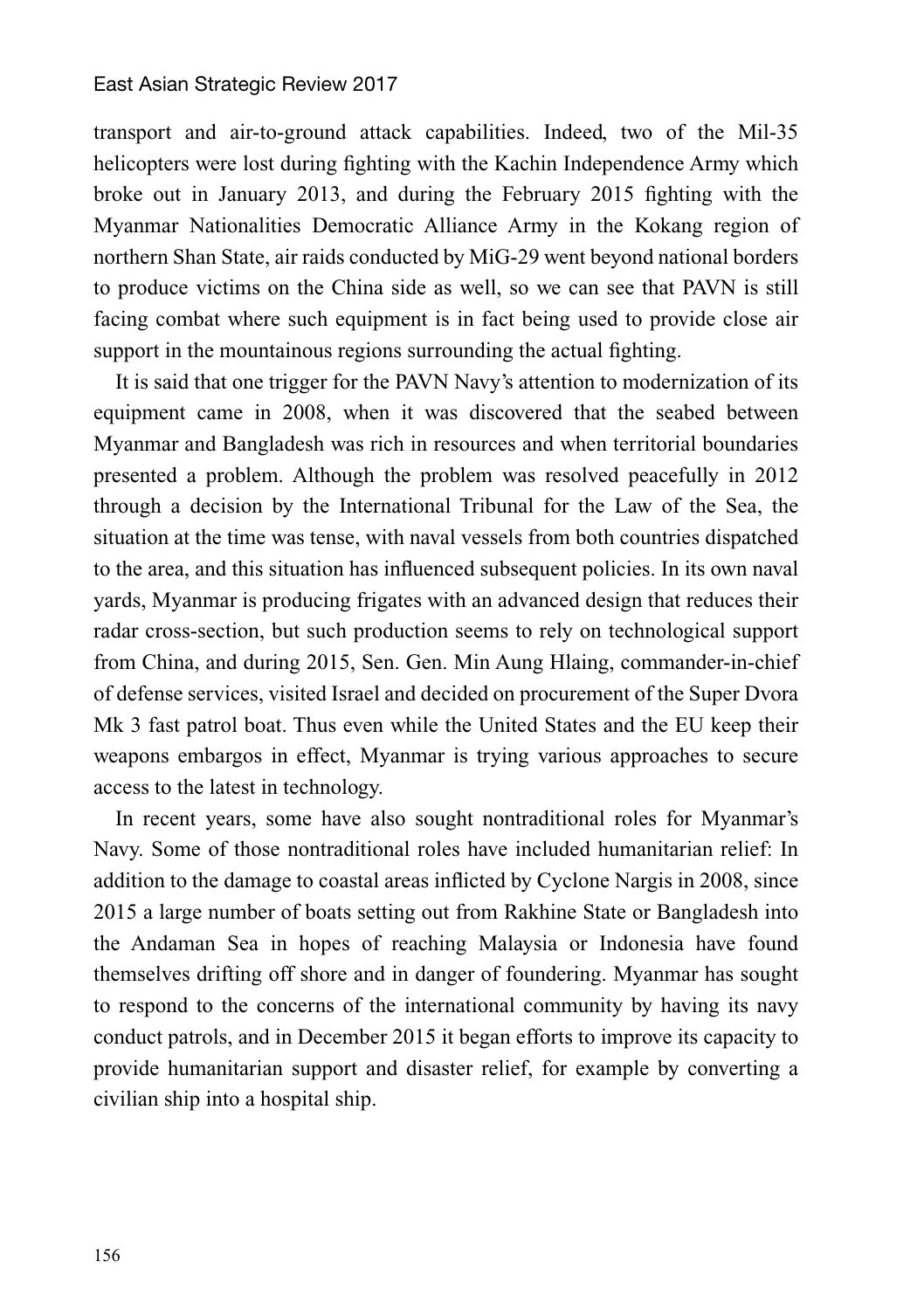

**Figure 5.1. Humanitarian crisis in the Andaman Sea**

Sources: Prepared by authors based on International Organization for Migration information and other materials.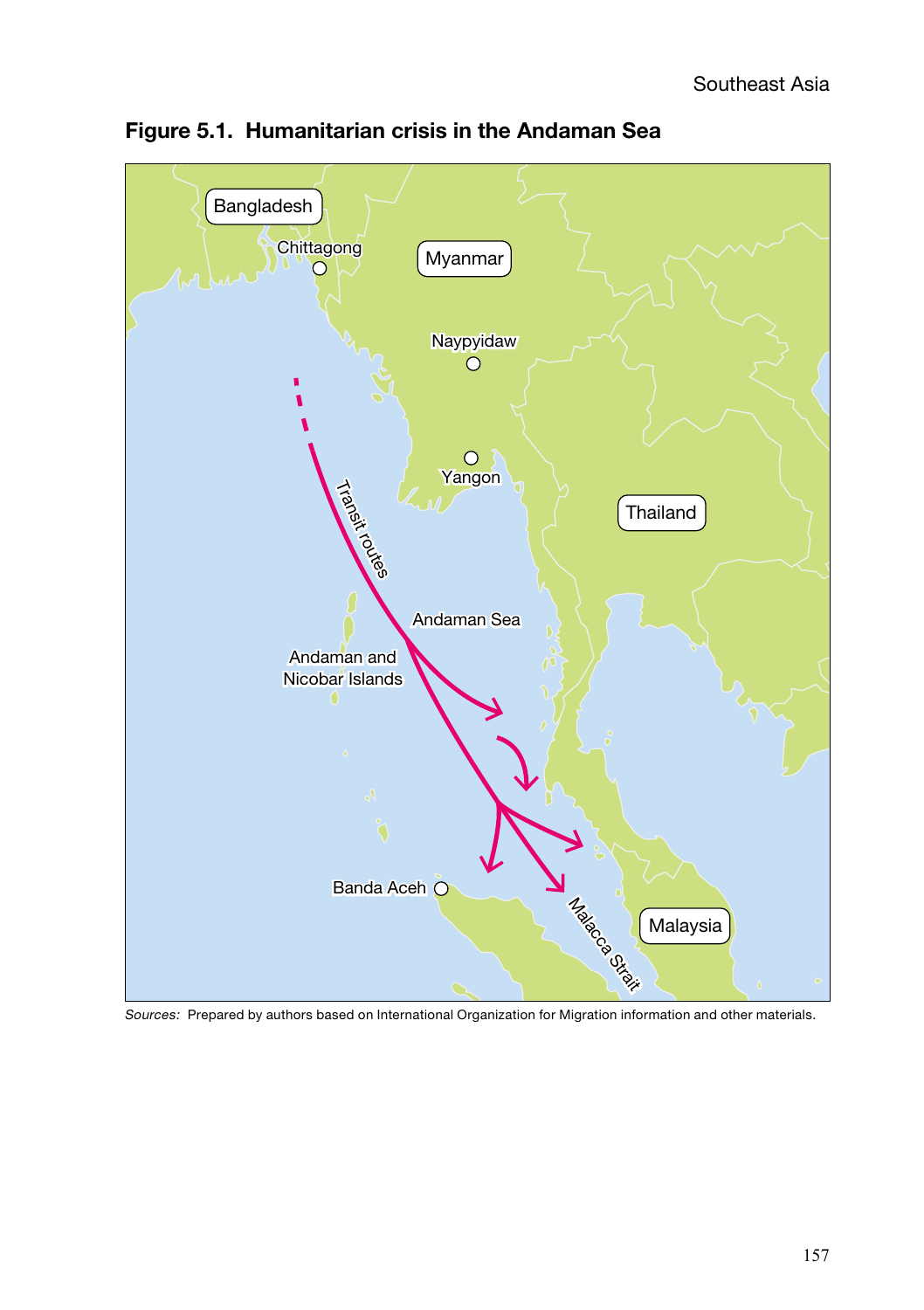### *NOTES*

- 1) *Manila Standard*, May 17, 2016.
- 2) *Philippine News Agency*, August 12, 2016.
- 3) US Department of State, "Sixth United States-Philippines Bilateral Strategic Dialogue Joint Statement," March 18, 2016.
- 4) US Department of Defense, "Joint Press Conference by Secretary Carter and Secretary Gazmin in Manila, Philippines," April 14, 2016.
- 5) *The Straits Times*, April 9, 2016.
- 6) Japanese Ministry of Foreign Affairs, "Nichi-Firipin Shuno Kaidan" [Japan-Philippines Summit Meeting], September 6, 2016.
- 7) Aileen SP Baviera, "Presidential Elections and the Country's Foreign Policy," *GMA News Online*, February 17, 2016.
- 8) White House, "Joint Statement of the U.S.-ASEAN Special Leaders' Summit: Sunnyland Declaration," February 16, 2016.
- 9) Ministry of Foreign Affairs, People's Republic of China, "Wang Yi Talks about China's Four-Point Consensus on South China Sea Issue with Brunei, Cambodia and Laos," April 23, 2016.
- 10) *Kyodo News*, May 3, 2016.
- 11) *Xinhuanet*, June 8, 2016.
- 12) *Xinhuanet*, July 15, 2016.
- 13) *Reuters*, August 17, 2016.
- 14) Rohan Gunaratna, "Islamic State Branches in Southeast Asia," *RSIS Commentary*, No. 4, January 14, 2016.
- 15) *Reuters*, January 28, 2016.
- 16) *Nhan dan*, January 29, 2016; Dang Cong san Viet Nam, "Tong Bi thu, Chu tich Trung Quoc Tap Can Binh tiep Dac phai vien cua Tong Bi thu Nguyen Phu Trong," February 29, 2016.
- 17) Dang Cong san Viet Nam, "Tong Bi thu Nguyen Phu Trong tiep Bo truong Bo Quoc phong Trung Quoc," March 27, 2016.
- 18) *BBC Tieng Viet*, March 30, 2016.
- 19) *Quan doi Nhan dan*, August 30, 2016.
- 20) Dang Cong san Viet Nam, "Thu tuong Nguyen Xuan Phuc hoi dam voi Thu tuong Quoc vu vien Trung Quoc Ly Khac Cuong," September 12, 2016.
- 21) 15th Asia Security Summit, The IISS Shangri-La Dialogue, "Fourth plenary session, The Challenges of Conflict Resolution, Sunday June 5, 2016, Senior Lieutenant General Nguyen Chi Vinh, Deputy Minister of National Defense, Vietnam."
- 22) *Reuters*, June 4, 2016.
- 23) Japanese Ministry of Foreign Affairs, "Nichi-Betonamu Shuno Kaidan" [Japan-